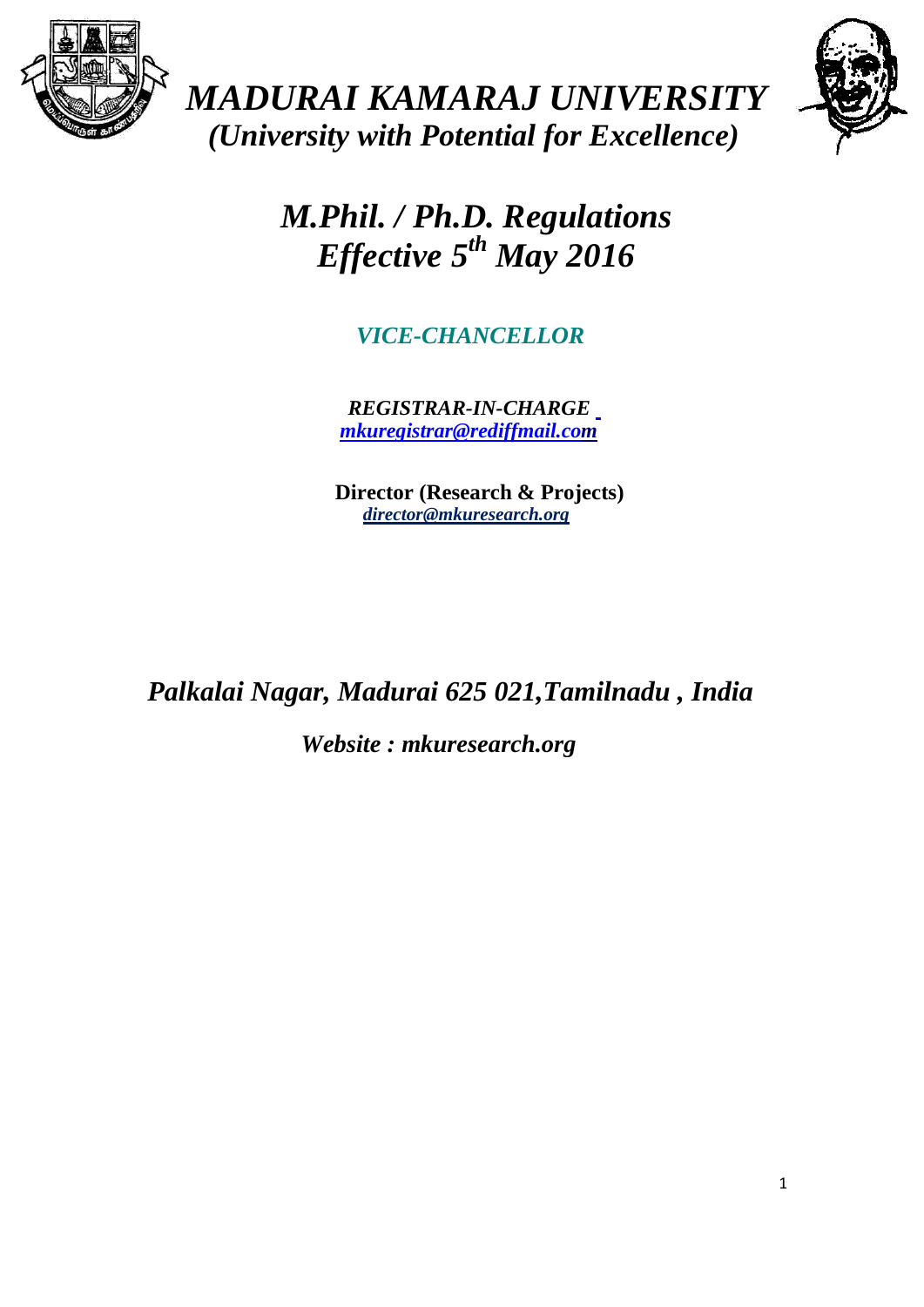| S.No.                                                 | <b>Particulars</b>                                             | Page<br>No.    |
|-------------------------------------------------------|----------------------------------------------------------------|----------------|
|                                                       | <b>PART-I</b><br><b>GUIDELINES FOR RESEARCH STUDENTS</b>       |                |
| <b>1</b>                                              | <b>Preamble</b>                                                | 4              |
| $\frac{2}{3}$                                         | <b>Eligibility for Ph.D. Programme</b>                         | 4              |
|                                                       | <b>Subject Research</b>                                        | 5              |
| 4                                                     | <b>Admission</b>                                               | $\overline{5}$ |
| $\overline{4.1}$                                      | Notification                                                   | $\overline{5}$ |
| 4.2                                                   | <b>Entrance Test</b>                                           | 5              |
| 4.3                                                   | Interview                                                      | 6              |
| 4.4                                                   | Selection                                                      | 6              |
| $\overline{4.5}$                                      | <b>Allocation of Candidates</b>                                | 6              |
| $4.\overline{6}$                                      | Exemption                                                      | 6              |
| $\overline{5}$                                        | <b>Registration</b>                                            | 6              |
| $\overline{5.1}$                                      | <b>Categories of Registration</b>                              | $\overline{7}$ |
| 5.1.1                                                 | <b>Full Time</b>                                               | 7              |
| 5.1.2                                                 | Part Time                                                      | 7              |
| $\frac{6}{7}$                                         | <b>Course Work</b>                                             | 7              |
|                                                       | <b>Duration of Research</b>                                    | 9              |
| $\frac{8}{9}$                                         | <b>Change of Guide</b>                                         | 9              |
|                                                       | <b>Change of Title</b>                                         | 9              |
| 10                                                    | <b>Cancellation of Registration</b>                            | 10             |
| 11                                                    | <b>Requirements after Registration</b>                         | 10             |
| 11.1                                                  | <b>Presentation of Seminars</b>                                | 10             |
| 11.3                                                  | <b>Research Publication</b>                                    | 11             |
| 12                                                    | Pre-Submission presentation                                    | 11             |
| 13                                                    | <b>Submission of Synopsis</b>                                  | 11             |
| 13.3                                                  | <b>List of Examiners</b>                                       | 12             |
| $\overline{14}$                                       | <b>Submission of Thesis</b>                                    | 12             |
| 14.2                                                  | <b>Plagiarism Check</b>                                        | 12             |
| $\overline{1}$ 4.3                                    | <b>Declaration in the thesis</b>                               | 12             |
| 15 <sup>15</sup>                                      | Appendix to thesis                                             | 12             |
| 16                                                    | <b>Appointment of Examiners</b>                                | 13             |
| 17                                                    | <b>Evaluation Process and Award of Degree</b>                  | 13             |
| 17.6                                                  | <b>Viva-voce Examination</b>                                   | 14             |
| 18                                                    | <b>Constitution of Public Viva-voce Board</b>                  | 14             |
| 19                                                    | <b>Viva-Voce Notification</b>                                  | 15             |
| $\overline{20}$                                       | Guidelines for conducting public Viva-Voce for Ph.D candidates | 15             |
| $\overline{21}$                                       | <b>Depository of Thesis</b>                                    | 16             |
|                                                       | <b>Publication of Thesis</b>                                   | 16             |
| $\frac{22}{23}$<br>$\frac{23}{24}$<br>$\frac{24}{25}$ | <b>Registration for Additional Ph.D. Degree</b>                | 16             |
|                                                       | <b>Special Provisions</b>                                      | 17             |
|                                                       | <b>M.Phil. Programmes</b>                                      | 17             |
| $\overline{26}$                                       | <b>Fee Particulars</b>                                         | 18             |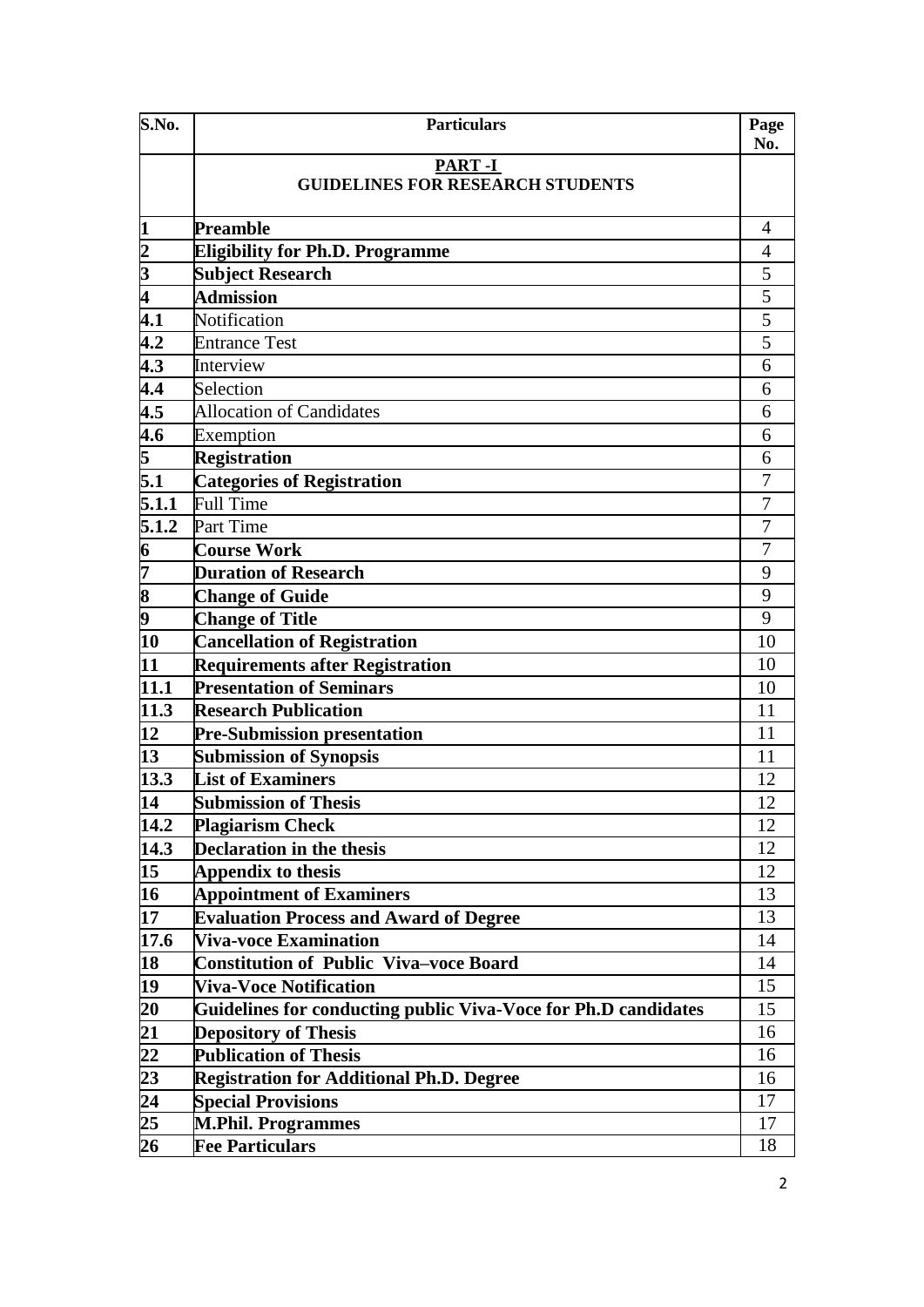| S.No.         | <b>Particulars</b>                                                                                                                    | Page<br>No. |
|---------------|---------------------------------------------------------------------------------------------------------------------------------------|-------------|
|               | <b>PART-II</b><br><b>GUIDELINES FOR RESEARCH SUPERVISOR</b>                                                                           |             |
| <b>1</b>      | <b>Research Guide</b>                                                                                                                 | 19          |
| $\frac{2}{3}$ | Qualifications of a Research Guide                                                                                                    | 19          |
|               | <b>Procedure for Recognition of Guides</b>                                                                                            | 20          |
| 4             | Tenure of Research Guide                                                                                                              | 20          |
| 5             | Eligibility criteria to be a Research Supervisor, Co-Supervisor,<br>Number of M.Phil./Ph.D. scholars permissible per Supervisor, etc. | 20          |
|               | <b>PART-III</b><br><b>GUIDELINES FOR APPROVAL OF RESEARCH CENTRES</b>                                                                 |             |
| 6             | <b>Guidelines for approval of Research Centers</b>                                                                                    | 21          |
| 6.3           | Colleges with adequate facilities for research as mentioned below<br>alone shall offer M.Phil./Ph.D. programmes                       | 21          |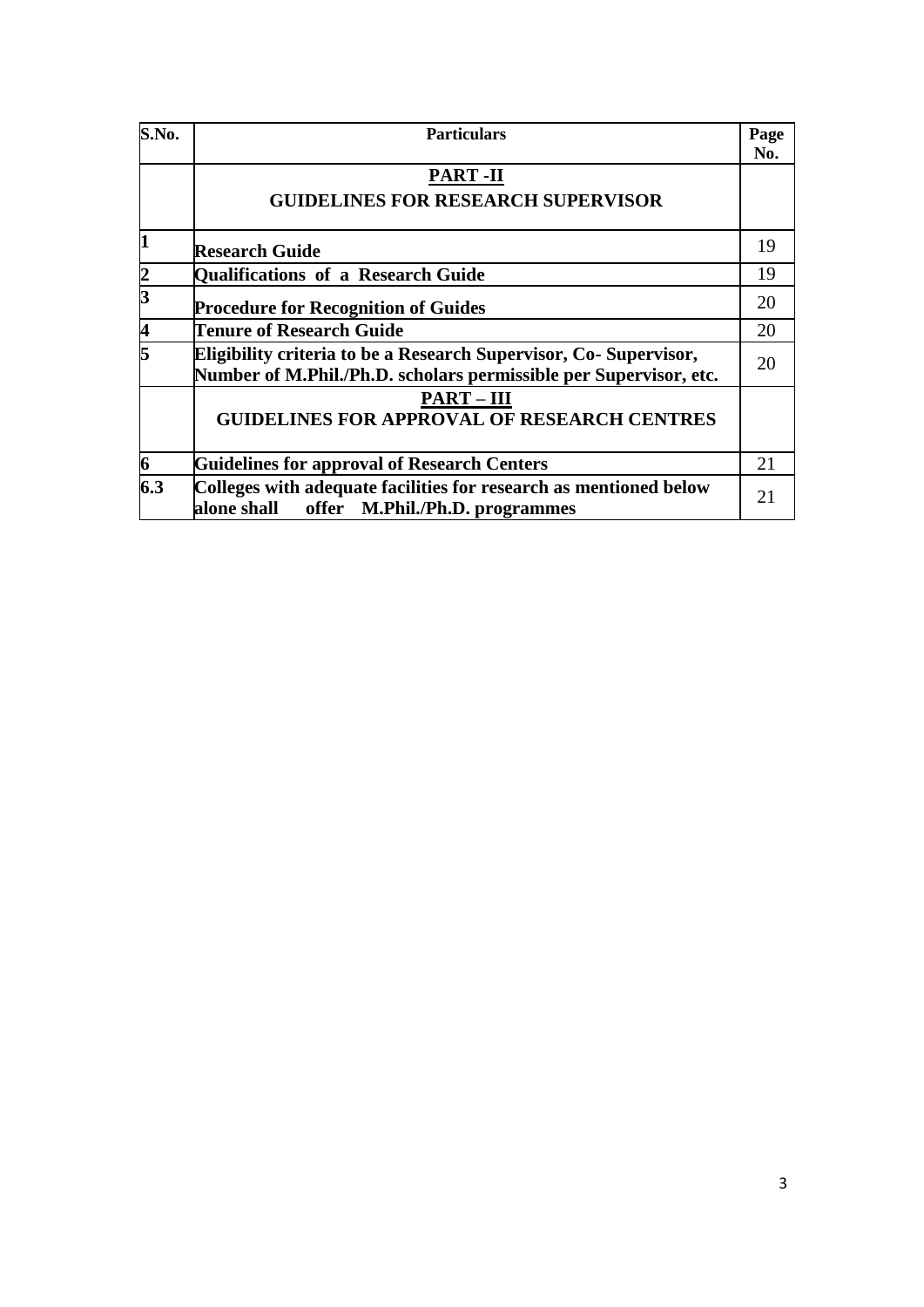# *PART I*

# *Guidelines for Research Students*

### **1. Preamble**

Doctor of Philosophy abbreviated as Ph.D from the [Latin](http://en.wikipedia.org/wiki/Latin) *Philosophiæ Doctor*, meaning "Teacher of Philosophy" is the highest academic degree which requires extended study and intense intellectual effort. To obtain a Ph.D degree, as per the regulations, a candidate must submit a *thesis* or *dissertation* consisting of a suitable body of original academic research, after undergoing a course work, which is in principle worthy of publication in a peer-refereed context and shall defend this work before a panel of expert Examiners appointed by the University, and the Public. There is a prescribed minimum period of study for the candidate before submission of thesis.

Candidates shall remit all the fees, prescribed by the University through on-line payment, into the MKU Registrar Account of State Bank of India, Madurai Kamaraj University Branch, Madurai or in any one of its branches near the place of the candidate or send a Demand Draft drawn on any nationalized bank in favour of "The Registrar, Madurai Kamaraj University" payable at Madurai. NRI candidates living abroad shall remit the fees in US \$. Foreign nationals residing in Indian shall be treated equivalent to NRI candidates and they shall pay the fee either in US \$ or its equivalent in Indian National Rupee.

# **2. Eligibility for Ph.D Programme**

Candidates willing to register for Ph.D should have a Bachelor's degree as well as a Master's Degree (10+2+3+2 pattern or equivalent in that order) of this university or of any other university recognized by this university as equivalent thereto in concerned discipline with not less than 55% of marks in the aggregate in Master's Degree.

A relaxation of 5% of marks, from 55% to 50%, or an equivalent relaxation of grade, may be allowed for those belonging to SC/ST/OBC(non-creamy layer) / Differently-Abled and other categories of candidates as per the decision of the authority from time to time, or for those who had obtained their Master's degree prior to  $19<sup>th</sup>$  September, 1991. The eligibility marks of 55% (or an equivalent grade in a point scale wherever grading system is followed) and the relaxation of 5% to the categories mentioned above are permissible based only on the qualifying marks without including the grace mark procedures.

Junior/Senior Research Fellows working in research projects funded by various external agencies of National and State level organizations and executed by the Departments of University / Recognized Research Centres of the affiliated Colleges/ Recognized Research Institutions and those who are working as stipendiary/ non-stipendiary research scholars are also eligible to register for Ph.D.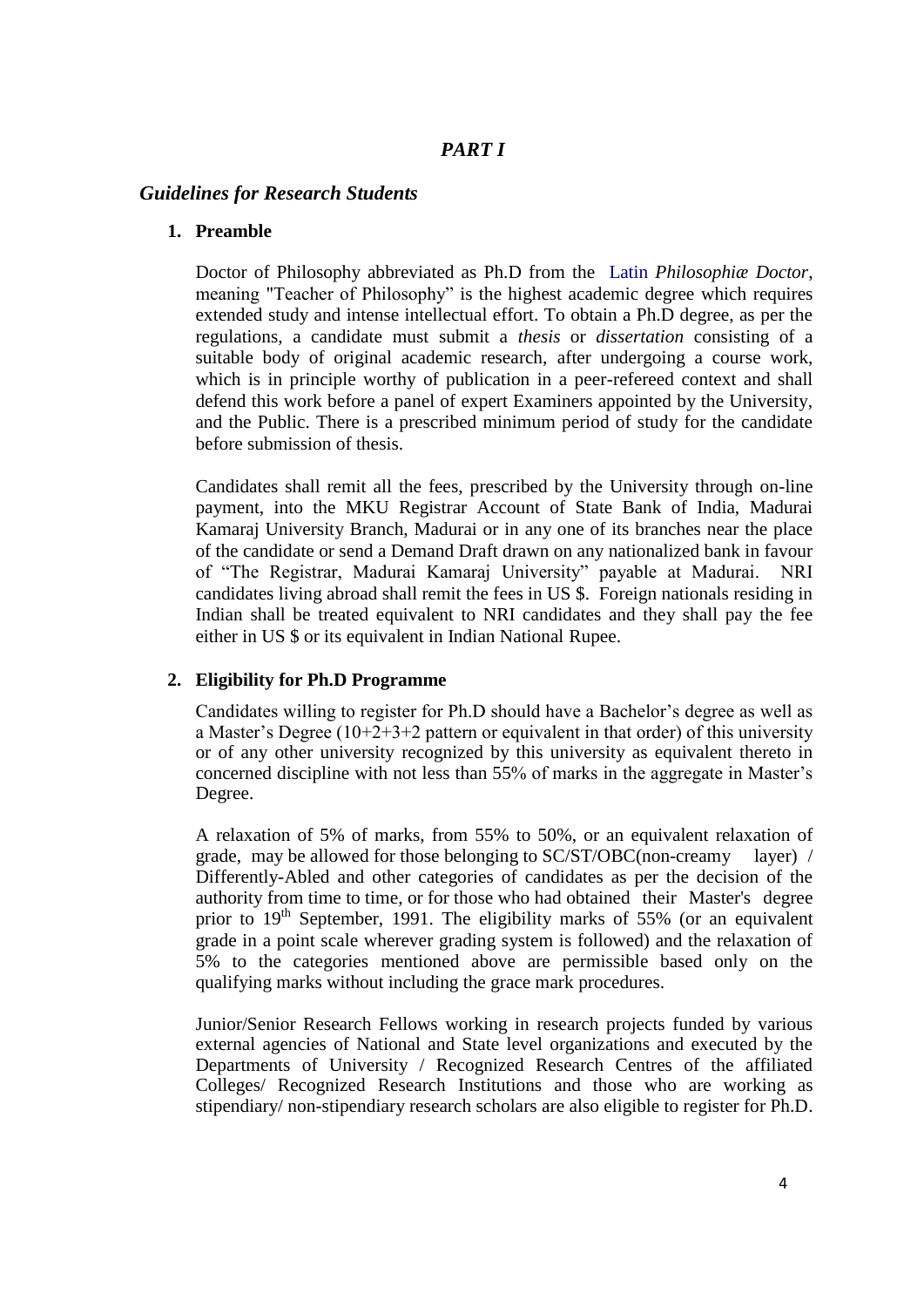# **3. Subject of Research**

The candidate shall work as a research scholar for a minimum period of three years in the chosen subject which shall be the same as the main branch of knowledge of the Master's Degree. The candidate with a Master's degree in a particular discipline may register for Ph.D. in any other related discipline also, if the topic of research is relevant to the discipline of the Master's degree, as certified by the Research Supervisor and the degree shall be awarded as **Ph.D. (inter-disciplinary).**

In the case of inter-disciplinary candidates, the guide shall certify with a detailed justification to the effect that the subject for research is inter-disciplinary in nature and this certificate shall be produced along with the application for registration. The candidates doing interdisciplinary research shall have a Guide in the main area and a co-guide in the inter-disciplinary area. Of the two guides, at least one of them shall be from the University. The interdisciplinary research shall be permitted only on clear justification and on the specific recommendation of the Supervisors concerned.

### **4. Admission**

The University shall admit M.Phil/Ph.D. students through an Entrance Test conducted by the University once in a year preferably in July. The admissions will be made once in a year. The candidates for Ph.D. will be admitted under Full-Time/Part-Time mode. The candidates for M.Phil shall be admitted only in the regular (Full Time) mode and not in part-time or distance learning or any other mode.

### **4.1 Notification**

The University shall notify, in advance the information about admission to M.phil./Ph.D programme in website and atleast two national newspapers applying the reservation policy of the Government of Tamil Nadu. This notification shall carry the information regarding the expertise available in the Research Department / Centre / Institution, the date of issue of application, the last date for submission of application, the date and time of entrance test and interview and other relevant information required by the candidates.

### **4.2 Entrance test**

The entrance test shall be conducted by the University and shall comprise of two parts, each of one hour duration. The tests shall be of objective type with a maximum of 50 marks each. The first part includes Research aptitude, English comprehension (for Indian Languages, respective language comprehension), logic and general reasoning and the second part shall be in the subject concerned in which the candidate is willing to pursue the Ph.D degree. The questions shall be set by experts in the field concerned in the **Research Department / Centres of the University.**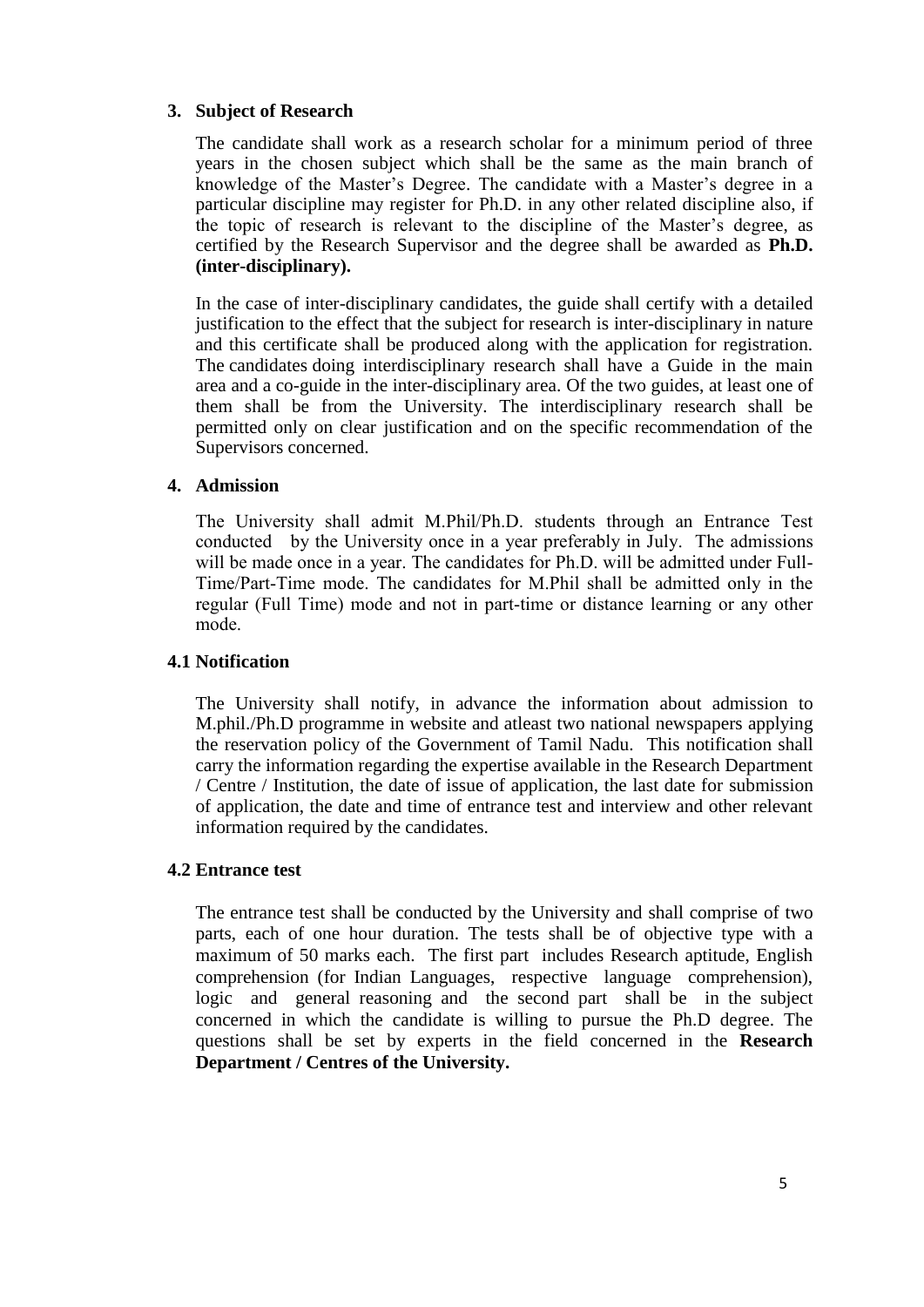### **4.3 Interview**

Following the entrance test , based on ranking, the candidates shall be short listed and called for an interview by their respective Research Department / Centre / Institution after approval by the University. The interview shall carry 50 marks.

An interview shall be conducted on behalf of the University at the Research Department / Research Centre of the college when the candidates are required to discuss their research interest/area through a presentation before a duly constituted Department Research Committee consisting of the Head of the Institution, Head of the Research Centre and the potential guides who have vacancies in the case of affiliated colleges and the head of the department, the potential guides who have vacancies and a Subject Expert preferably external in the specific area of research preferred by the candidate.

### **4.4 Selection**

At the time of interview, the department research committee shall interact with the candidate and assess his/her research interest/aptitude. By integrating the entrance test marks and the performance of the candidate in the interview, the department research committee shall rank the candidates on the basis of the marks obtained in the entrance test and the interview combined.

### **4.5 Allocation of Candidates**

The Selection Board shall allot the candidates to guides, based on the rank of the candidate and on the basis of the specific area of research preferred by the candidate and the vacancy available with the guide.

After the selection process is over the consolidated list of selected and admitted candidates in each Department / Research Centre shall be sent to the University with evidence of all relevant documents for final approval.

### **4.6 Exemption**

The following candidates are exempted from appearing in the entrance examination and the interview and they may be directly admitted into the Ph.D programme. However they need to apply for admission whenever it is notified.

- **4.6.1** Candidates with Junior/Senior Research Fellowship sanctioned by National/State level research funding agencies who have been admitted by following the recommended admission procedure.
- **4.6.2** Candidates duly selected by a Committee constituted by the Research Department/ Centre / Institution after proper notification and selection process and appointed in Research Projects

### **5. Registration**

The candidates selected and admitted in the research Departments/ Centres/ Institutions can register for doing Ph.D under different categories.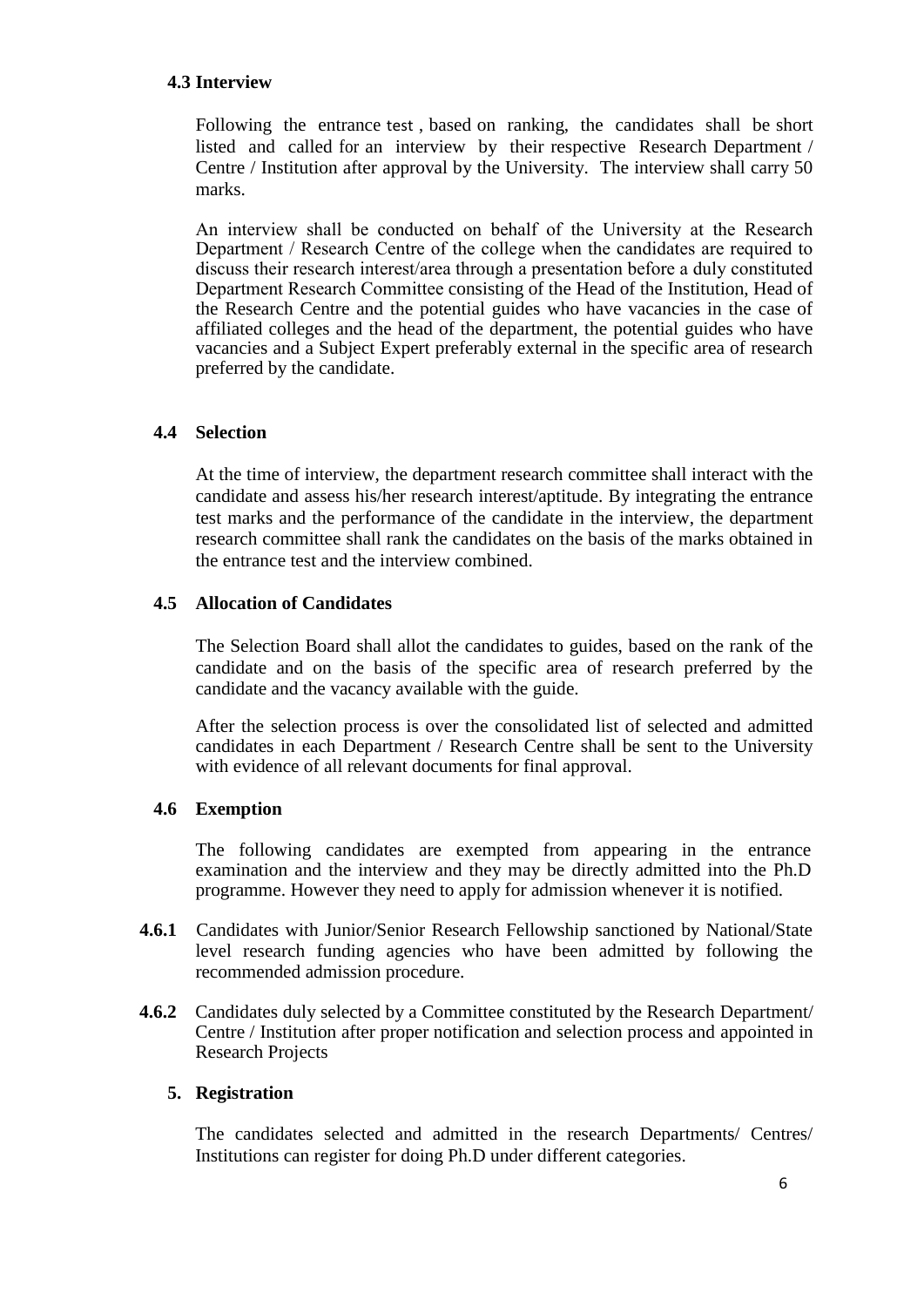### **5.1 Categories of Registration**

There shall be Two categories of registration.

# **1. Full- time**

**2. Part-time** 

## **5.1.1 Full-time***:*

The candidate, who joins in a Research Department / Centre / Institution shall work as a full time research scholar for a minimum period of 3 years in the chosen subject which shall be related to the main branch of knowledge of the Master's Degree.

# **5.1.2 Part –time**

The registration under part-time category shall be for those candidates, irrespective of their employment status, who can work during week-ends, holidays and vacations at the Research Institution where they are admitted for pursuing research. The candidates registered under this category are required to be available to the guide in order to carry out research during holidays and vacations and week-ends.

If a candidate registered in this category is selected under a scholarship / fellowship programme/ scheme, including Faculty Development Programme of UGC, he/she shall be permitted to continue the research as a full- time research scholar in the department where the guide works.

# **6. Course work**

The candidates shall do pre-Ph.D registration after getting admission and subsequently have to undergo a course work for one semester within one year of registration failing which the remaining period of research shall be 2 years after the date of completion of course work. After successful completion of the course work, their pre-Ph.D registration shall be confirmed and the candidates will be permitted to carry out research for Ph.D. Confirmation of Ph.D registration will be made only on successful completion of course work.

The credit assigned to the course work shall be a minimum of 08 credits and a maximum of  $16$  credits.

- 6.1 The course work shall be treated as pre-requisite for Ph.D. preparation. A minimum of four credits shall be assigned to one course on Research Methodology which could cover areas such as quantitative methods, computer applications, research ethics and review of published research in the relevant field, training, field work and the like.. Other courses shall be advanced level courses preparing the students for Ph.D. degree. The Departments will send the grades for course work to the research section which will issue a mark statement through the Controller of Examinations.
- 6.2 In the case of M.Phil., there shall be a minimum of 12 credits and maximum of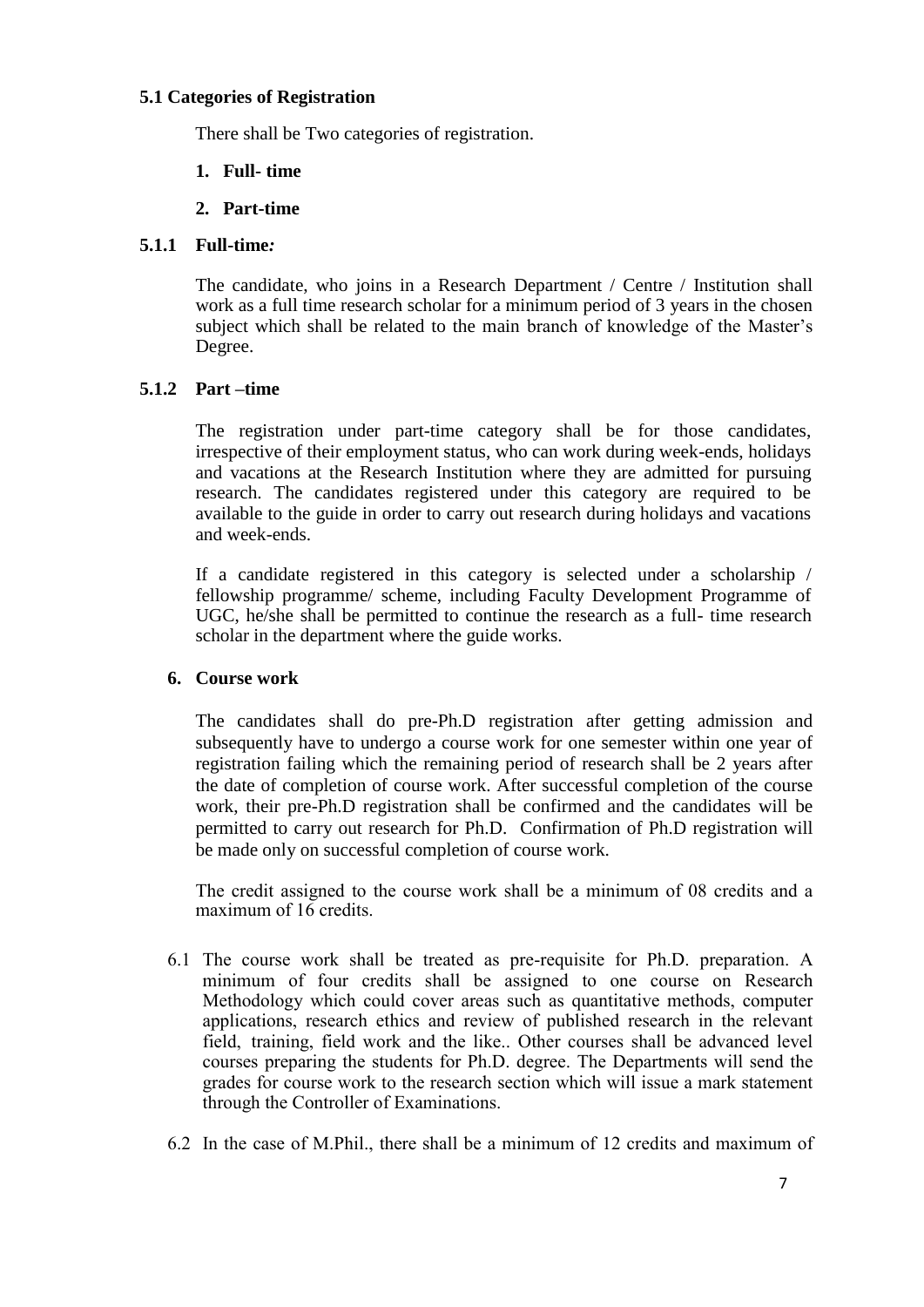16 credits. A minimum of four credits shall be assigned to one course on Research Methodology which could cover areas such as quantitative methods, computer applications, research ethics and review of published research in the relevant field, training, field work and the like.. Other courses shall be advanced level courses preparing the students for M.Phil. The Departments will send the grades for papers and dissertation to the research section which will issue a mark statement through the Controller of Examinations.

- 6.3 The Department where the scholar pursues his/her research shall prescribe the course(s) to him/her based on the recommendations of the Research Advisory Committee, as stipulated below, of the research scholar.
- 6.4 There shall be a Research Advisory Committee for each M.Phil. and Ph.D. scholar. The Research Supervisor of the scholar shall be the Convener of this Committee, the Head of the Department, one member of faculty of the same department and an external expert in the same subject nominated by the University shall be the members. This Committee shall have the following responsibilities:
	- 6.4.1 To review the research proposal and finalize the topic of research;
	- 6.4.2 To guide the research scholar to develop the study design and methodology of research and identify the course(s) that he/she may have to do.
	- 6.4.3 To review atleast once in six months and assist in the progress of the research work of the research scholar. The review report shall be sent to the Director (Research & Projects) as soon as it is conducted.
	- 6.5 A research scholar shall appear before the Research Advisory Committee once in six months to make a presentation of the progress of his/her work for evaluation and further guidance. The six monthly progress reports shall be submitted by the Research Advisory Committee to the University with a copy to the research scholar. The research Advisory Committee shall submit a report to the University once in 6 months after the meeting of committee.
	- 6.6 In case the progress of the research scholar is unsatisfactory, the Research Advisory Committee shall record the reasons for the same and suggest corrective measures. If the research scholar fails to implement these corrective measures, the Research Advisory Committee may recommend to the University with specific reasons for cancellation of the registration of the research scholar. The University shall cancel the registration of such candidates.
	- 6.7 All candidates admitted to the Ph.D. programme shall be required to complete the course work prescribed by the Department during the initial one or two semesters. If the course work is not completed within one year of registration, the period of research will be extended to the extent of delay in the completion the course work.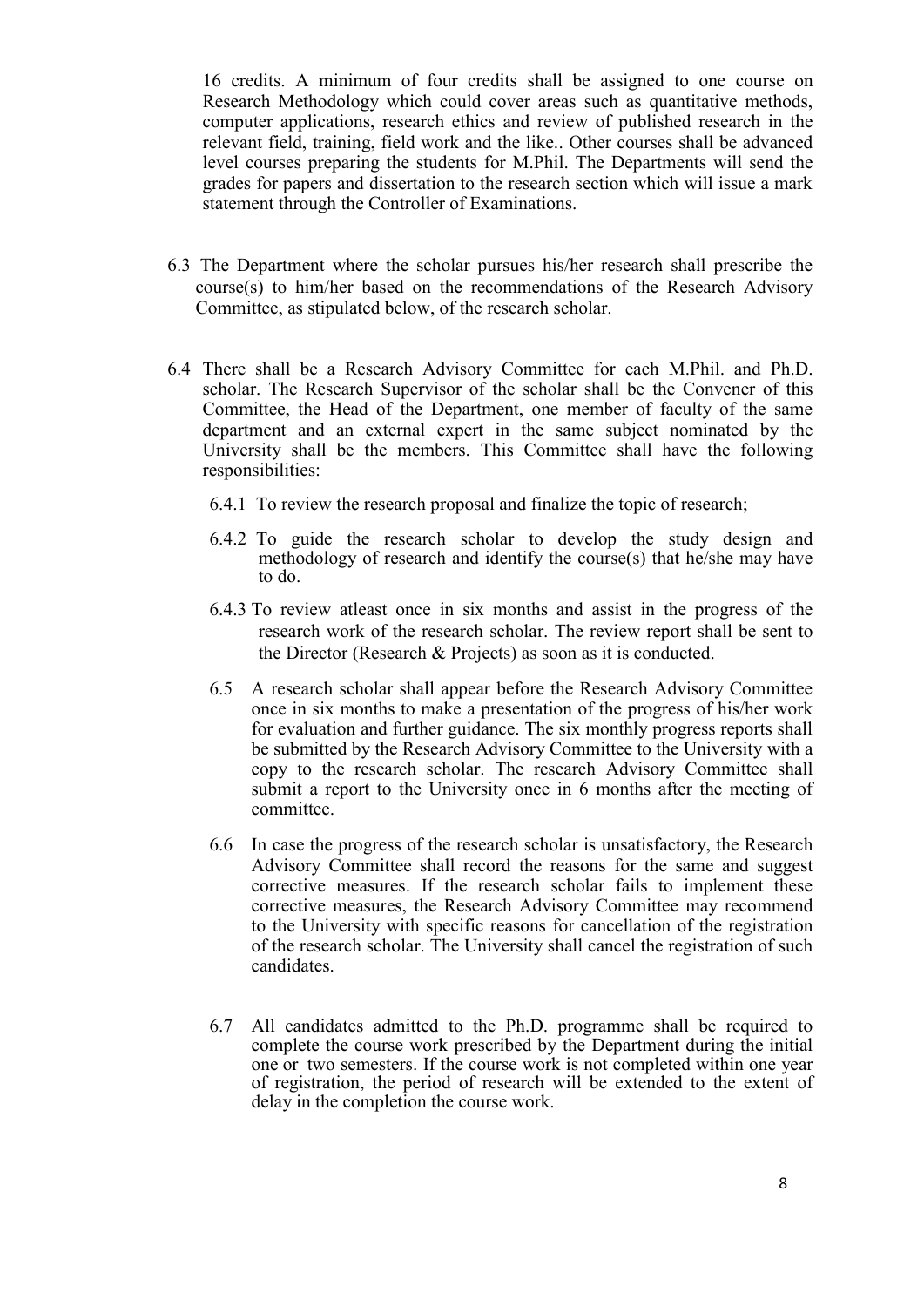- 6.8 Grades in the course work, including research methodology courses shall be finalized after a combined assessment by the Research Advisory Committee and the Department and the final grades shall be communicated to the University.
- 6.9 Ph.D. scholar has to obtain a minimum of 55% of marks or its equivalent grade in the UGC 7-point scale (or an equivalent grade/CGPA in a point scale wherever grading system is followed) in the course work in order to be eligible to continue in the programme and submit the dissertation/thesis.

# **7. Duration of Research**

- 7.1 Minimum duration of Ph.D. research is 3 (three) years and the maximum duration is 6 (Six) years from the date of registration. Women candidates and persons with disability can avail further two more years of extension and the maximum duration of research for them is 8 (Eight) years. In addition, the women candidates may be provided Maternity Leave/Child Care Leave once in the entire duration of M.Phil/Ph.D. for up to 240 days. The Maximum period of research for M.Phil. is one year.
- *7.2* If a candidate fails to submit the thesis for the Ph.D degree within the stipulated period, his/her registration will be treated as cancelled. The maximum period shall not be extended for any reason.

### **8. Change of Guide**

- **8.1** Change of Research Guide shall not be permitted as a routine. In exceptional cases, such a change may be permitted, provided that the guide under whom the candidate has originally registered gives a "No objection certificate" and the new guide gives a "Certificate of willingness" to guide the candidate for the remaining period of his /her research on the same topic.
- **8.2** The candidate shall submit a request for the change of Research Guide as mentioned sbove. After the approval of the change of Research Guide, the candidate shall continue his/her research with the new Research Guide for the remaining period. In exceptional cases, the request of the candidate, even without the "No objection certificate" from the guide shall be considered by the authorities based on the merit of the case.

### **9 Change of Title:**

**Change of title** shall be permitted only one time, when the required change is of a minor nature as recommended by the Research Advisory Committee. In such cases the research work shall be in the same area of the research. Requisition for a change of title shall be submitted at least 3 months prior to the submission of the thesis.

*Note: Title and Supervisor shall not be changed at a time.*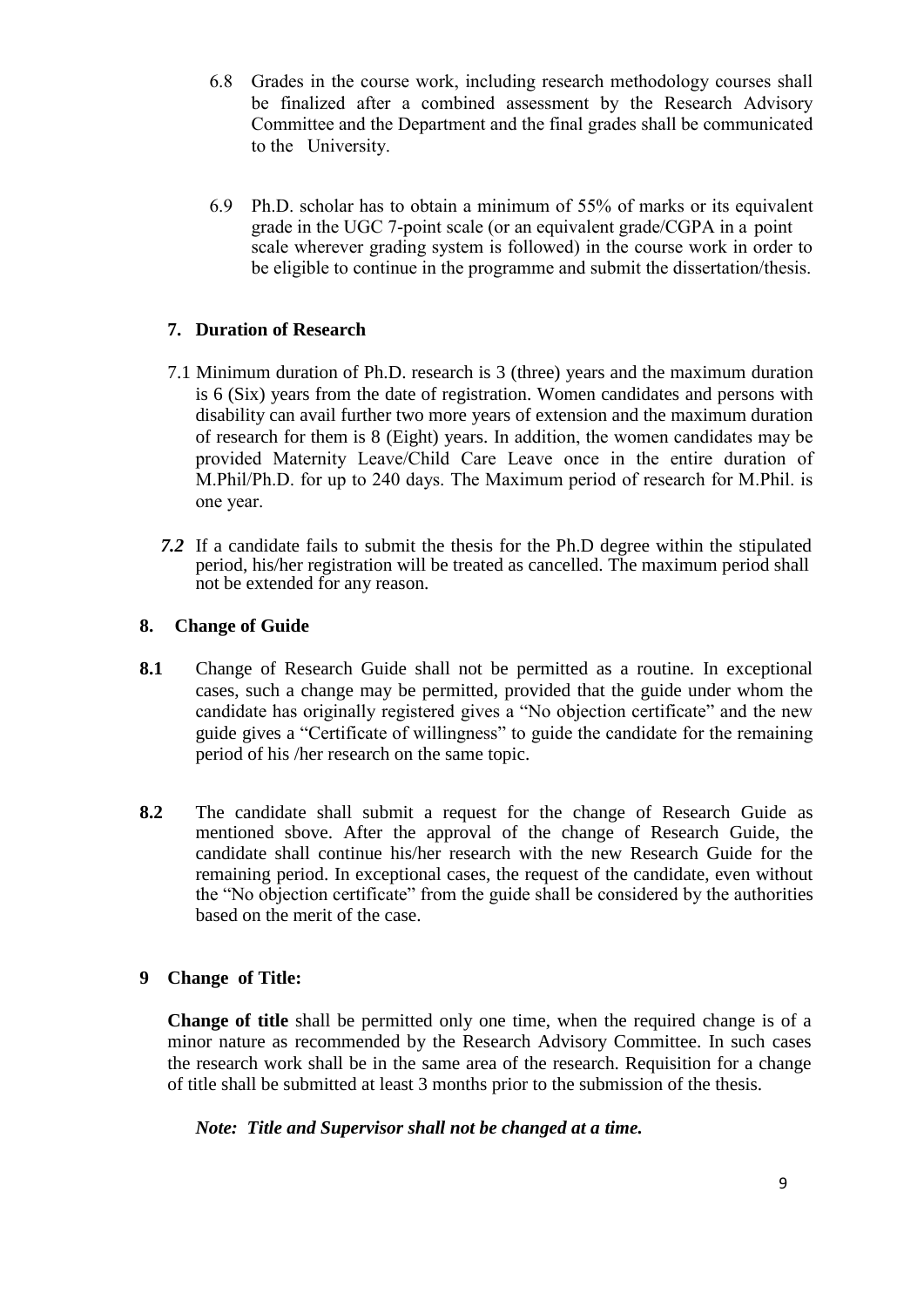### **10. Cancellation of Registration**

- **10.1** If the academic performance of the student is found not satisfactory to the extent of non-compliance of the conditions stipulated during the registration period, presentation of seminars, submission of reports, etc., action on this count to cancel the registration shall be taken based on the report of the Research Advisory Committee.
- **10.2** If the student fails to submit the thesis within the stipulated period after the date of confirmation of registration, his/her registration shall automatically stand cancelled. A cancelled registration shall not be revived / revoked.
- **10.3** If a student wishes to cancel his /her registration on his/her own, the requisition for cancellation duly forwarded by the Research Guide and the Head of the Department/ Head of the Research centre / Principal of the College shall be submitted in writing. The candidate should pay all the fees due up to the date of completion of the minimum period permitted or the date of cancellation whichever is later.

# **11 Requirements after Registration**

The progress of research work done by the registered candidates shall be periodically evaluated by presentation of seminars, progress reports and publication. Certificates / Reports to that effect and fee paid details and recommendation to continue the research work should be given by the Research Advisory Research Committee at 6 month intervals in the specified format given in the annexure.

# **11.1 Presentation of Seminars**

Two research seminars (open to the Department) shall be presented by all categories of research scholars (full-time and part-time) in the respective University Department / Research centre of affiliated College or recognized Research Institution. The guide and Head of the Department of the College / Head of the Research Institution shall issue the requisite notifications of the seminars.

The first seminar shall be necessarily held in the department within the first year of completion of research work on the research problem and objectives. The second seminar shall be on data collection, analysis, tools employed and inferences. A certificate shall be issued by the Guide / and Head of the Department of the University/ research centre of the College / Institution, on the day of presentation of the seminar to the candidate to the effect that the candidate has satisfactorily presented the seminar. The list of attendees of the seminars along with their names, designation, affiliation and signature shall be certified by the guide and Head of the department in the University / Head of the research centre in the college.

11.2 The second seminar needs to be after the first year but not later than the second year of the research work in the department. Alternatively it can be the participation of the candidate in National / International Seminar / Conference and presentation of research paper in such a seminar/conference. The Research Guide shall issue a certificate to the effect that the seminar is relevant to the field of research of the candidate, along with paper presentation certificate issued by the organizers of the Seminar.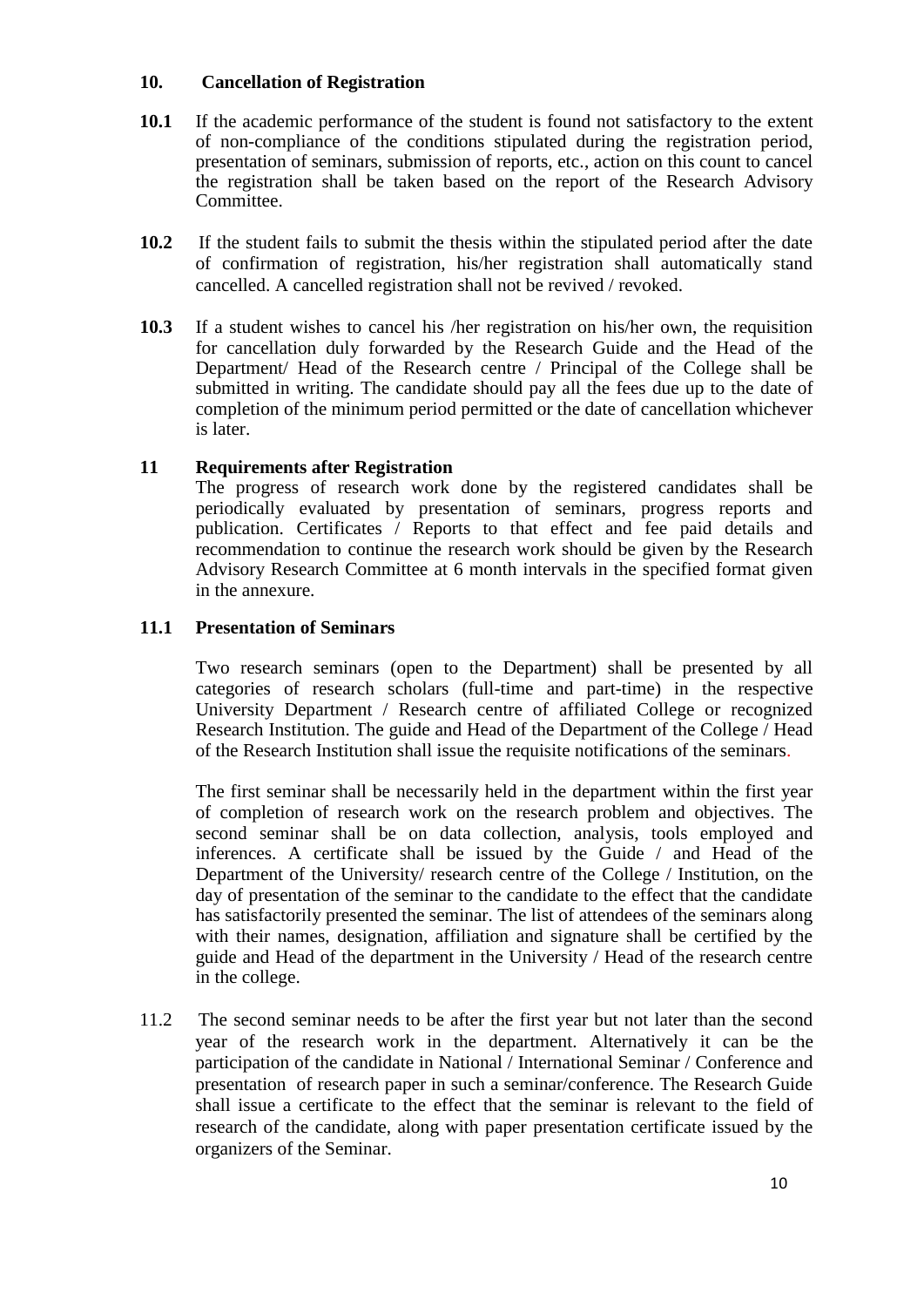# **11.4 Research Publication**

The candidate shall publish one research paper, relevant to the research area, in a National/ International refereed journals as listed by the UGC. This paper shall be published with the candidate as first author, and the guide may be the co-author, if necessary.

### **12. Pre-Submission presentation**

Prior to the submission of the dissertation/thesis, the scholar shall make a presentation in the Department before the Research Advisory Committee concerned which shall also be open to all faculty members and other research scholars. The feedback and comments obtained from them may be suitably incorporated into the draft dissertation/thesis in consultation with the Research Advisory Committee. A certificate to the effect that the feedback has been incorporated in the thesis shall be submitted along with the Thesis Submission Form.

The Pre-Submission presentation shall be made not earlier than 3 (three) months of the date of submission. The submission of the thesis shall be permitted only after 1 (one) month of the date of pre submission presentation. The guide shall certify that the corrections / suggestions are carried out before submission.

### **13. Submission of Synopsis**

13.1 The candidate shall submit a Synopsis of the thesis along with the thesis. The Synopsis shall be in *10 to 15 pages of A4 size paper* typed in double spacing using a legible font such as "*Times New Roman - 12 points*".Figures and tables may be included if considered absolutely necessary.

Name of the candidate and Name of the guide should not be mentioned in the contents of the Synopsis anywhere.

13.2 Four hard copies of the synopsis of the thesis, duly signed by the candidate and forwarded by the guide through proper channel, along with an electronic copy in portable document format (*pdf*) written in a CD with due label, shall be submitted along with the thesis.

The following documents shall be enclosed with the Synopsis submission Form:

- a) A Copy of letter of confirmation of registration
- b) The original certificates of evidence for the presentation of two seminars and pre-submission presentation
- c) A certificate from the Guide countersigned by the Head of the Department / recognized Research Centre / Institution where the candidate has worked for the Ph.D degree during vacation and holiday periods as required by the Guide (for part-time scholars).
- d) All other certificates prescribed by the University from time to time.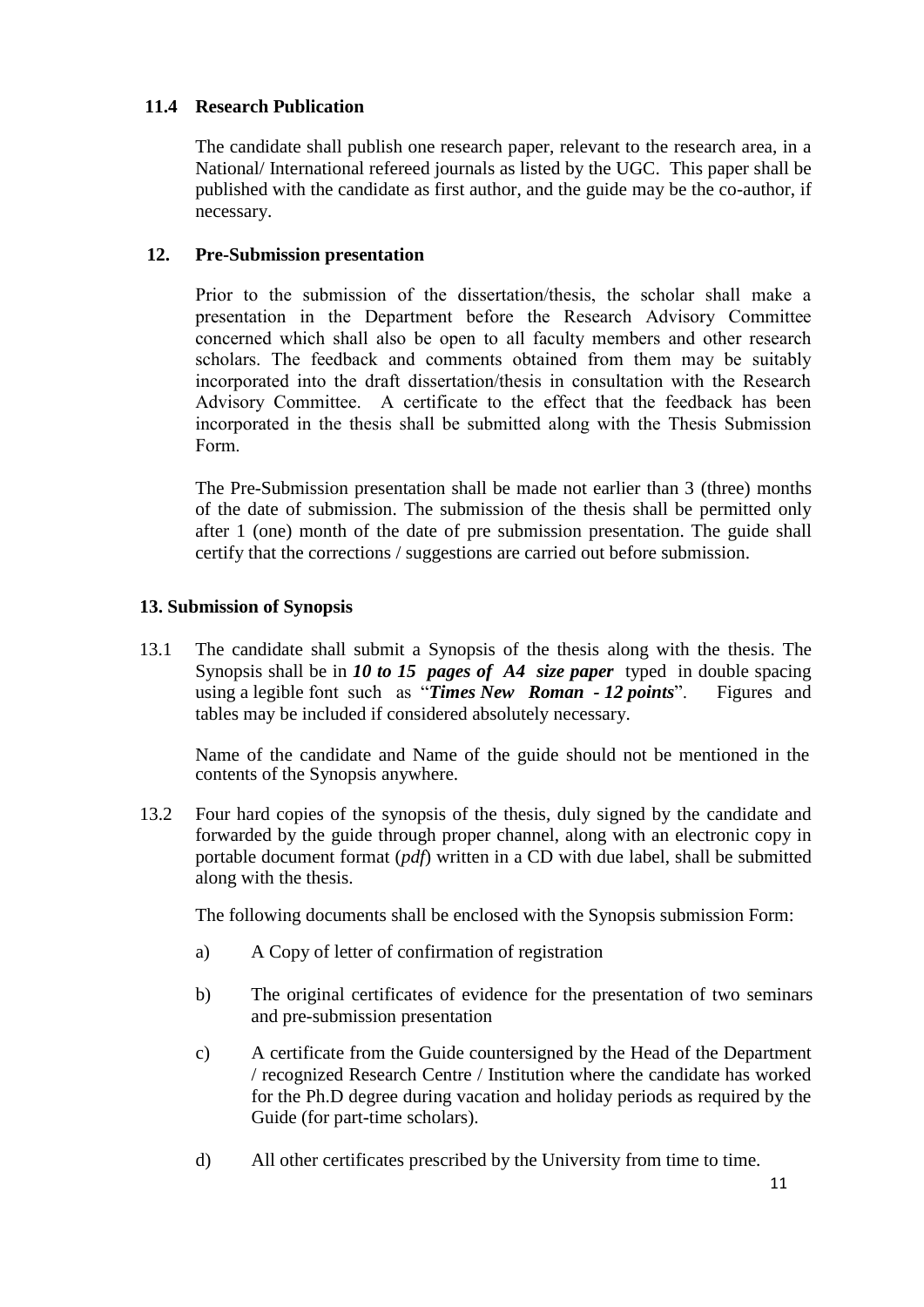### 13.3 **List of Examiners**

The Supervisor shall submit along with the thesis a panel of 10 (ten) Examiners with email address, Phone/ Mobile number etc. Of the 10 (ten) Examiners, 5 (five) shall be from within the country excluding Madurai Kamaraj University jurisdiction of whom 2 (two) shall be from outside Tamil Nadu and another 5 (five) shall be from outside the county. The Examiners shall be preferably at the level of University Professors The designation, years of experience and area of specialization of experts shall also be given in a prescribed format.

## **14. Submission of Thesis**

The thesis as 4 hard copies shall be submitted within 3 months of the pre – submission presentation. Four hard copies of the thesis and 3 soft copies of the thesis shall be submitted. The hard copy shall be in *A4 size of good quality paper*. The thesis may be printed in *1.5* line spacing on both sides of the paper, using a legible font (e.g., **Times New Roman 12 points**). The thesis shall not exceed 250 pages. The soft copies shall be exact replica of the printed version of the thesis in portable document format **(pdf),** made in such a way that any computer can read and display the same.

14.1 The Ph.D thesis in all subjects shall be submitted either in English except in Language subjects where the theses shall be in that particular language. The candidates submitting Ph.D thesis in subjects other than languages, if submitted in Tamil, should also submit an equal number of copies in English.

# 14.2 **Plagiarism Check**

Every Thesis need to undergo Plagiarism Check with the facility provided in the Dr. T.P.M. Llibrary of the Madurai Kamaraj University and a certificate from the Supervisor countersigned by the Director (Research) needs to be produced to the effect that there is no Plagiarism in the thesis (content does not exceed 30% of the total thesis for all subjects except languages and 50% for Mathematics). It shall be done while making pre-submission presentation and also submission of thesis as well.

### 14.3 **Declaration in the thesis**:

While submitting the thesis for evaluation, the dissertation/thesis shall have an undertaking from the research scholar and a certificate from the Research Supervisor attesting to the originality of the work, **vouching that there is no plagiarism** and that the work has not been submitted for the award of any other degree/diploma of the same Institution where the work was carried out, or to any other Institution.

# **15. Appendix to thesis:**

15.1 Research article(s) of the work of the student as the single author or with the guide as co-author, published in refereed journals during the tenure of the research shall be appended to the thesis. In case the article is not published at the time of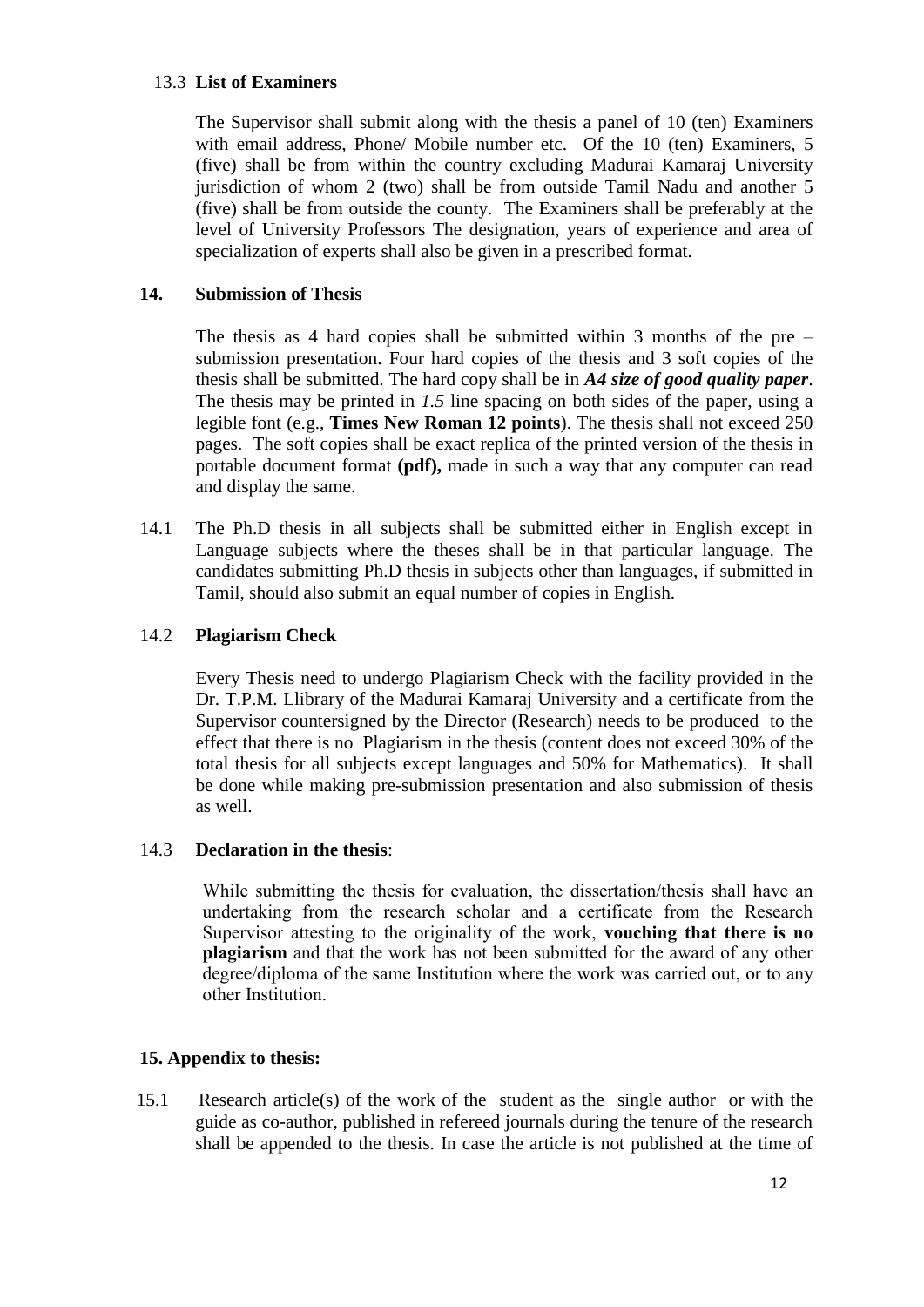submission, a certificate of acceptance (or) a "in press" certificate from the Publisher of the Journal together with the manuscript shall be attached. Seminar papers as presented and publication materials shall also be attached.

- **15.2** Candidate shall submit a Thesis Submission Form along with the thesis forwarded by the guide and Head of the Department/the Head of the Institution / Organization where the research was carried out.
- **15.3** The Thesis Submission Form shall be submitted with the following enclosures:

Original diplomas of PG degree and other research degrees, No-due certificates from the Research section, Department, Department library, and T.P.M. Library. Candidates doing research in the departments of the University shall enclose No-due Certificates from Hostel and Staff quarters also as applicable.

**15.4** The candidate is allowed maximum of 3 months grace period to submit the thesis after availing the stipulated / extension period of research with a penalty of Rs.500/- per month. If the delay exceeds 3 months the candidate has to pay the Research and Extension fees to submit the thesis as applicable.

### **16.** *Appointment of EXAMINERS*

- 16.1*.* Along with the submission of Synopsis / Thesis, the Supervisor is required to submit a panel of 10 Examiners for the candidate in a sealed cover to the Research Co-ordinator / Registrar by name without fail as stipulated under 13.3 above. In case the Supervisor failed to provide the list of Examiners, the Vice Chancellor shall provide the list of Examiners in consultation with the relevant Subject Experts.
- 16.2 The Vice Chancellor shall appoint the board of Examiners for adjudication of the thesis, consisting of the Supervisor as Convener and Two other external Examiners, from the panel of 10 Examiners suggested by the Supervisor. It is to be noted that no close or immediate relative of the candidate or Supervisor be suggested as an Examiner.
- 16.3 Substitute Examiners shall be decided by the Vice-Chancellor at the first instance while constituting the Board of Examiners from the same panel of names suggested by the Supervisor. If any of the Examiners, in the Board of Examiners, declines the offer or no reply is received within 15 Days from the date of actual dispatch of offer, such Examiners may be substituted with the name already decided by the Vice-Chancellor.

### *17. Evaluation Process and Award of Degree.*

*17.1* The copy of Ph.D. thesis of a candidate shall be dispatched through Speed Post/Registered Parcel **/** Courier to the Examiners as and when their acceptance is received.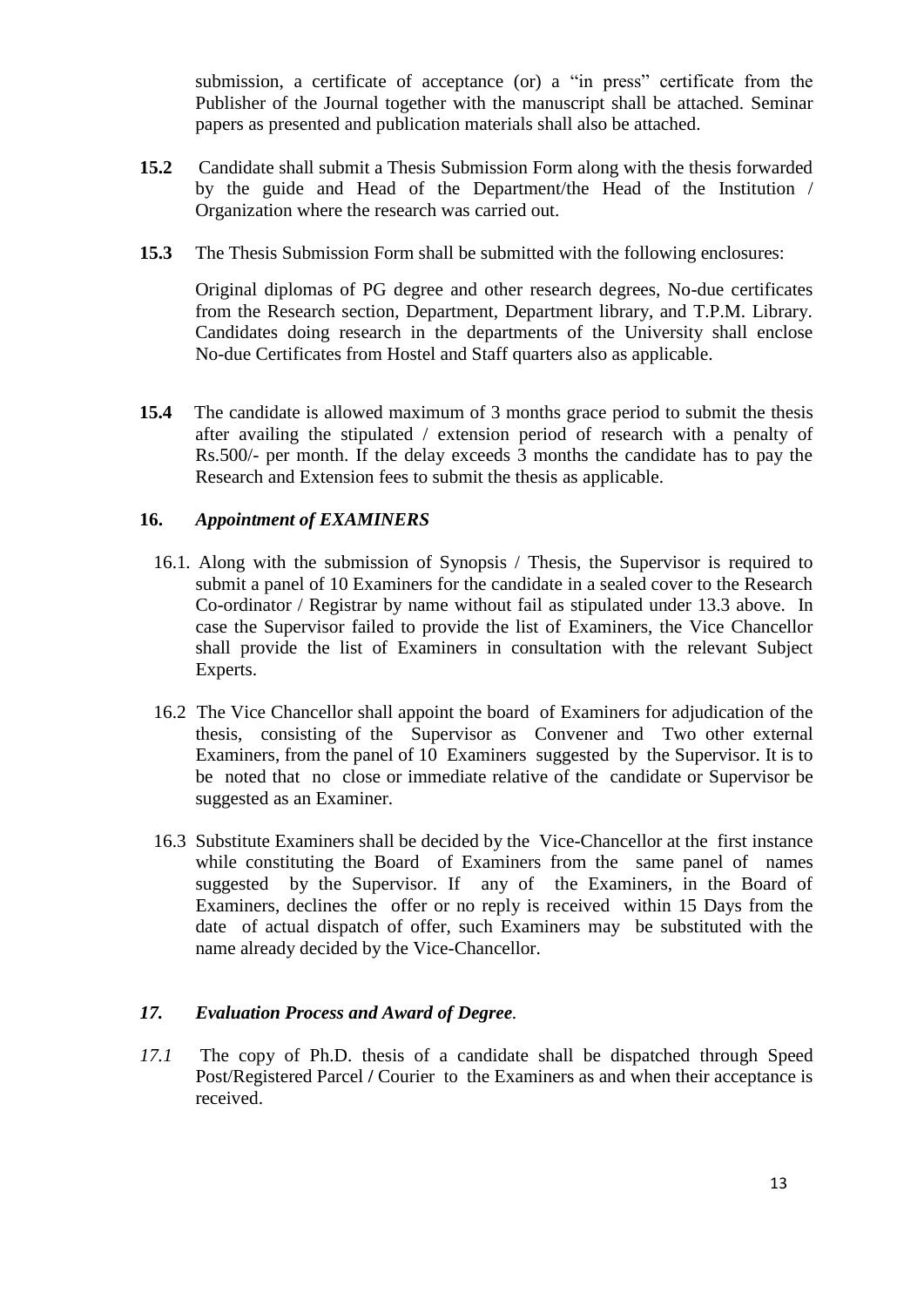- 17.2 If the Examiner prefers to evaluate on electronic form,\the thesis copy in CD shall be sent to the In the first instance itself the Examiner shall be given this option to inform the university accordingly in the acceptance proforma.
- 17.3 The Examiners shall send their report in the prescribed form mentioning in their report the grading of the thesis as **(a)** Satisfactory or **(b)** Not Satisfactory along with separate detailed report on the merits and demerits of the thesis. If the evaluation report of the external examiner is Not Satisfactory, the University shall send the dissertation/ thesis to another external examiner out of the approved panel of examiners and the viva-voce examination shall be held only if the report of the latest examiner is satisfactory. If the report of the latest examiner is also Not satisfactory, the dissertation/ thesis shall be rejected and the research scholar shall be declared ineligible for the award of the degree.
- 17.4 The Two external Examiners shall send their individual reports together with their recommendations to the Director (Research & Projects) of the University with a copy to the Supervisor. The research supervisor who is also the Convener of the viva voce board shall give his/her own report and consolidate all the reports of the Examiners bringing out the salient points made out in the individual reports and send the same to the Director (Research & Projects) The thesis may be retained by the Examiner after completing the evaluation or sent to the Dr. T.P.M. Library of the University.
- **17.5** If any one of the three Examiners fails to send the evaluation report on the Ph.D. thesis within a maximum period of two months from the date of the dispatch of the thesis, a reminder through post / e-mail / fax shall be sent in the third month. If in case the evaluation report is not received within 15 days of the reminder, the thesis shall be sent to the substitute examiner in relevant category like Indian/Foreign.

### **17.6** *Viva-voce Examination:*

A thesis shall be accepted for the award of Ph.D. Degree when all the three Examiners have found the thesis satisfactory for award and then a public vivavoce examination is conducted. The conduct of public viva voce shall be mandatory.

### *18. Constitution of Public Viva–voce Board:*

The Vice-chancellor shall constitute a viva-voce Board of Examiners for the conduct of the viva-voce examination and one of them shall be the Supervisor and the other shall be a member of the board of Examiners within Tamil Nadu. The Supervisor shall be the Convener of this board. The Supervisor and External Examiner shall then be requested to fix a date for the viva-voce examination giving at least 10 days for the University to provide permission for the conduct of the viva voce and 15 days time for the candidate. If there is co-guide he / she shall also be the member of viva-voce board.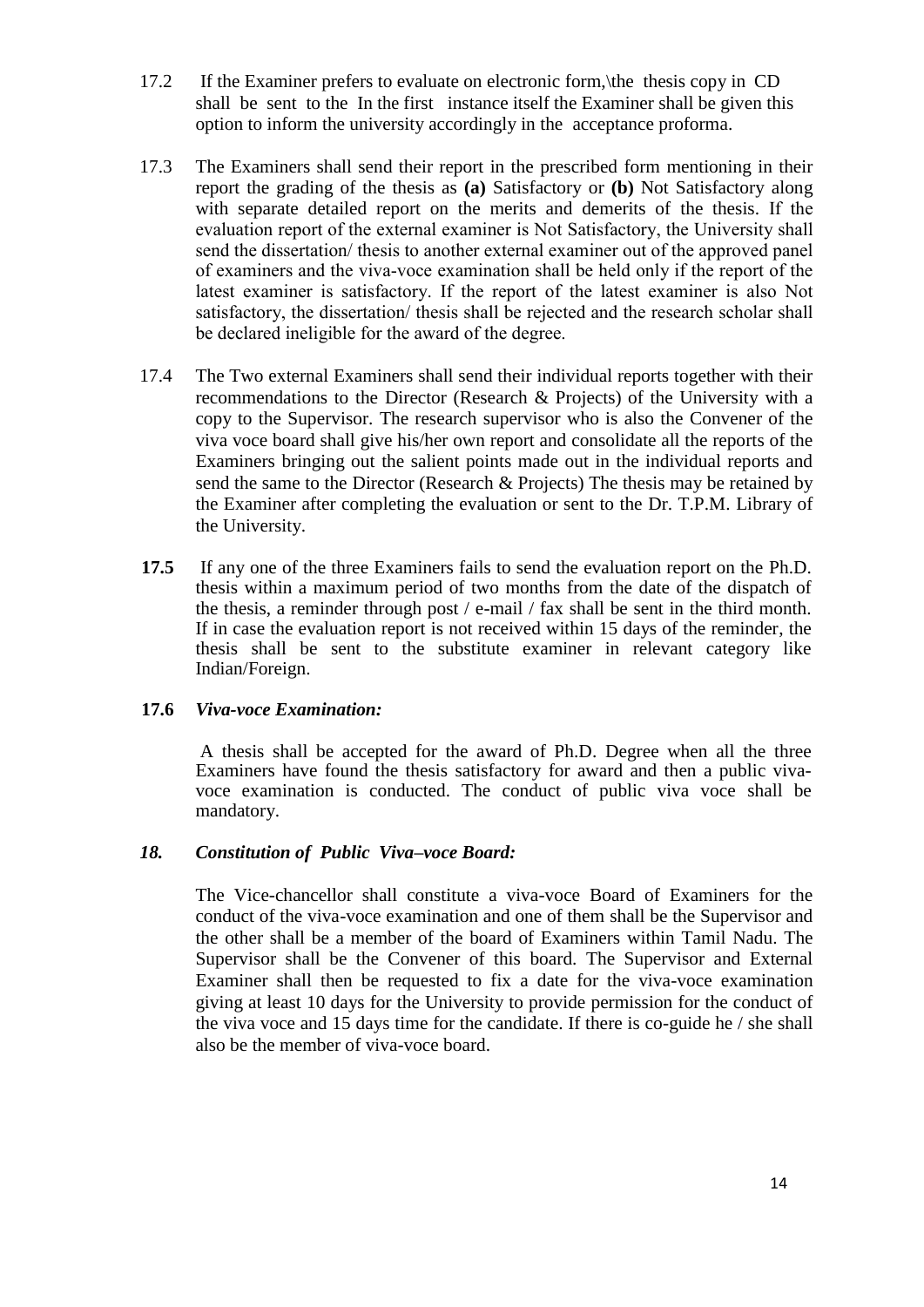### *19. Viva-Voce Notification*

As soon as the viva-voce Board is constituted by the University, the Convener of the Viva-voce Board in consultation with the other Examiner shall fix a date for the Public Viva-voce. The viva voce shall be conducted only in the University Departments for the candidates who have been registered with the Guides in the University departments and those who have registered with guides in institutions which are not research centres for the concerned disciplines. In the case of other candidates, the viva voce shall be conducted in the recognized research centres where the candidates have registered.

The Guide shall in consultation with the Head of the Department fix the venue for the meeting and a public notice be issued to as many departments/Colleges as possible. The evidence for sending such notice to various Departments/Colleges should be submitted along with the Viva-voce examination report. Such a notice shall be circulated to all the members of the Faculty of the School. When the information for public viva-voce examination is sent, the Supervisor shall be authorized to organize the public viva-voce examination for which the Faculty members, Research Scholars, the Public and the other experts from this University and other Universities may be invited. A notice shall also be displayed in the department notice board 15 days in advance of the date of viva-voce examination. A copy of the thesis shall be made available to the public at the Department for perusal at least 15 days prior to the date of the Viva-voce examination.

### **20. Guidelines for conducting public Viva-Voce for Ph.D candidates**:

The viva-voce examination shall be conducted only on a working day and during working hours within 30 days of the constitution of the viva-voce board. The evaluation reports of Examiners shall be kept with the Supervisor. A list of attendees with their names, designation, address and signatures shall be obtained and sent along with the recommendation. The Convener of the Viva-voce Board and head of the department of the university/ Head of recognized Research Centre shall be responsible for the conduct of the viva-voce and shall certify to this effect.

20.1**.** On the day of the viva-voce examination at the appointed time, the Convener shall proceed to the examination hall and introduce the Ph.D. candidate to the audience and the research topic. The Convener shall also introduce himself / herself and introduce the external Examiner. He/She shall also explain the mode of conduct of the Viva-Voce Examination.

The candidate shall present his/her thesis within a period of 30 minutes indicating its relevance/importance, methodology, limitations and his/her findings/ discoveries/ inventions etc.

After the presentation, the external Examiner shall be given time to raise his/her/ questions or the clarifications needed. Then the Convener shall read the questions raised by the other Examiners one by one and seek responses from the candidate . Then the audience shall be permitted to ask questions one by one. The total time for questions/clarifications shall be limited to 60 minutes. When all the questions are answered, the Board shall conclude the examination as closed and prepare a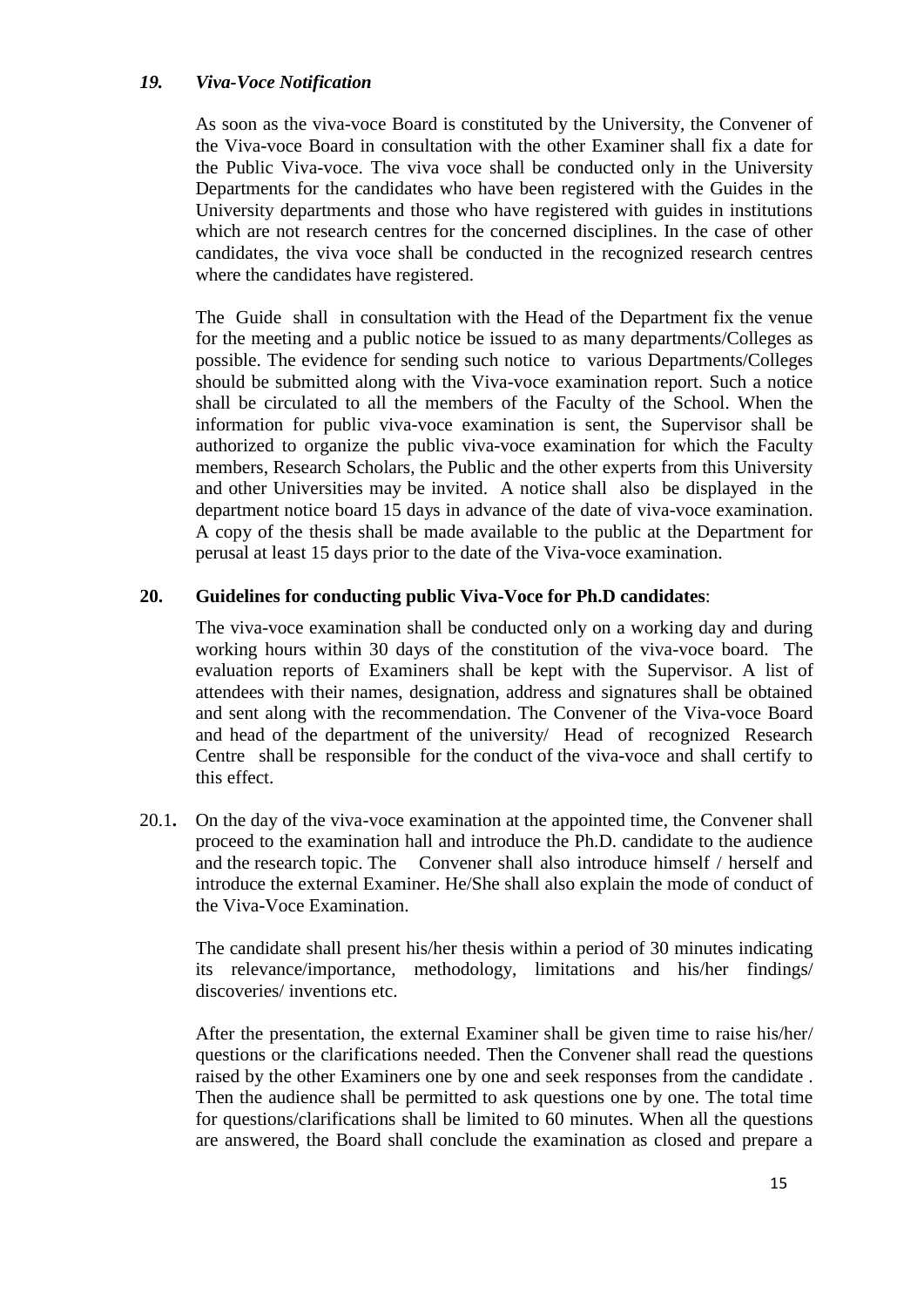report showing the performance of the candidate. The report shall be given/ sent along with the recommendations to Whether the candidate has performed satisfactory or not satisfactory to the Registrar the same day duly signed by the members of the Board.

- 20.2 A candidate who submits a satisfactory thesis but fails to satisfy the viva- voce board may on the recommendations of the board shall be permitted to submit himself/herself for a viva-voce examination a second time within three months of the date of viva voce. A candidate who fails to satisfy the viva-voce board for the second time will have his/her thesis finally rejected.
- 20.3 The recommendations of the viva-voce board for the award of Ph.D. degree along with all the evaluation reports and the consolidated report shall be placed before the Syndicate for approval. After the approval of the recommendations of the viva-voce board by the Syndicate, the result shall be declared and the degree shall be conferred.
- 20.4 The date of viva-voce as approved by the Syndicate shall be reckoned as the date of award of Ph.D degree.
- 20.5 In the case of inter-disciplinary research, the Ph.D. degree shall be awarded in the faculty/ subject to which his / her Master's degree belongs mentioning **e.g**., Main subject (Interdisciplinary Subject –Interdisciplinary).

### **21.** *Depository of Thesis*

- a. After the evaluation, the guide shall send one hard copy of the thesis and one CD to the Library of the concerned School of the University / Research Institution / College.
- b. One copy of the thesis and one CD kept in the Research Section shall be handed over to the TPM Library and receipt of the thesis from library be produced along with viva-voce report after completion of public viva-voce examination.
- c. Following the successful completion and award of the thesis, the soft copy of the thesis in CD form shall be forwarded by the University to the UGC within a period of 30 days to be hosted in the INFLIBNET and shall be accessible to all Universities/Institutions.

### *22.* **Publication of Thesis**

After the award of Ph.D degree, the thesis may be published by the candidate in the form a book with the permission of the University in which case 25 copies of the book published have to be given to the University.

### *23. Registration for Additional Ph.D. Degree*

A candidate, if he/she wishes to register for an additional Ph.D. degree in the University, it could be done so "only" after successful completion and award or cancellation of the earlier registration. All other regular conditions are applicable.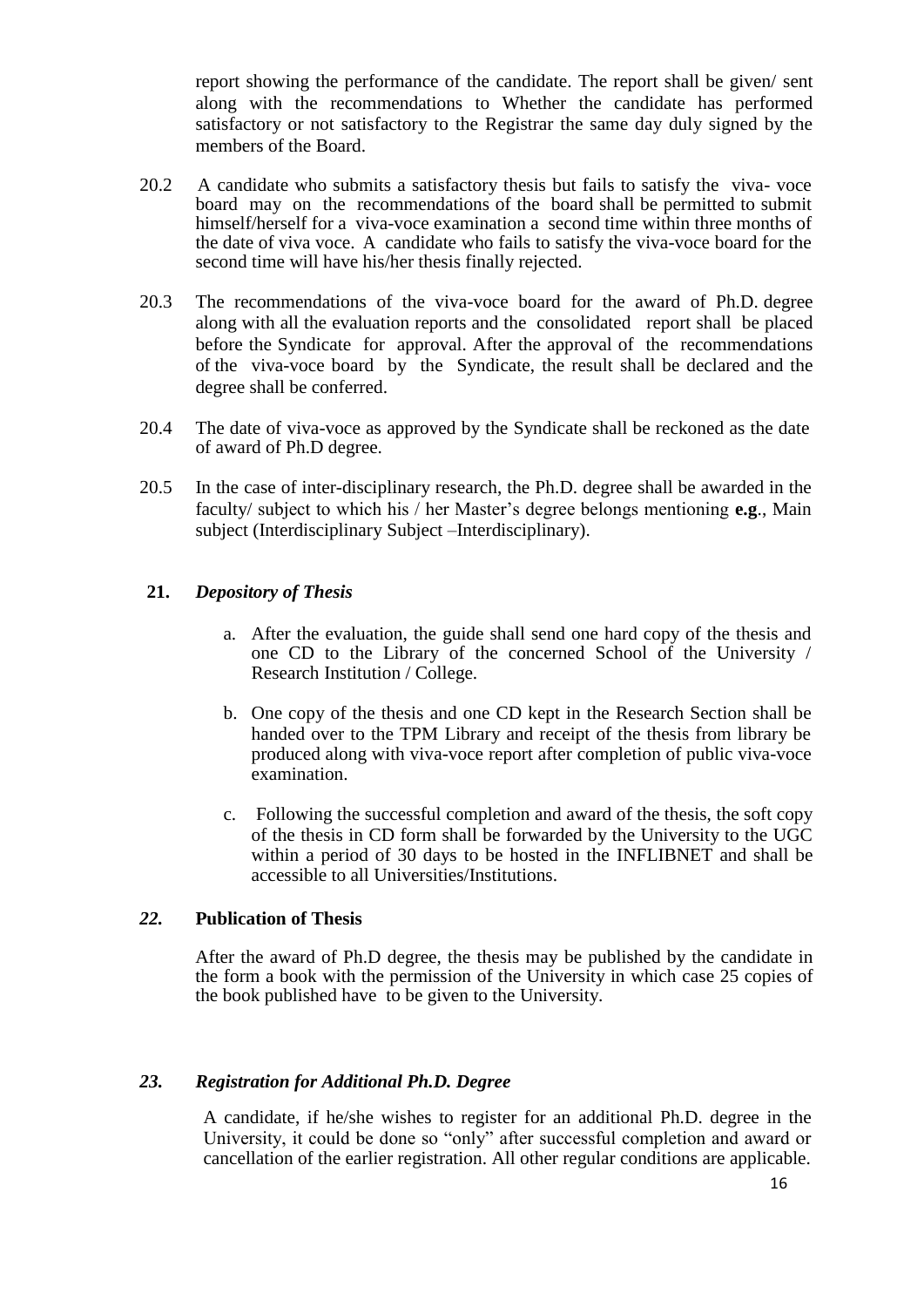### **24. Special Provisions**

- (a) If the Supervisor is transferred/ appointed and shifted to another recognized University /College / Research Institute he/she may continue to guide the student if substantial work had been done already by the student as certified by the Supervisor. If no substantial work has been done, the scholar may request for a change of supervisor and this may be granted on the basis of the merit of the case after due consideration by the authorities.
- (b) If a candidate registered for Ph.D as part-time scholar is transferred or redeployed to another College / office / institute, he/she may be permitted to continue his / her research if the subject of research falls within a subject that requires no laboratory work. If the subject involves laboratory work continuance of research shall be based on the recommendation of the guide for the availability and adequacy of laboratory facilities.
- (c) If a College teacher registered for Ph.D, as a part time scholar, is selected under Faculty Development Programme of UGC he/she may be permitted to continue the research as a full time scholar in the Department where the guide works.
- (d) A candidate who has registered as a full time scholar in this university and who subsequently joins as a teacher in this university  $\ell$  in a College affiliated to this university / in an institution recognized by this university for research in the subject concerned may be permitted to convert his/her registration from full time to part time research. In such cases the candidate shall send a request through the guide for such conversion. However, the candidate must fulfill the minimum period of requirement of Two /Three / one year full time research and Methodology obligations (as the case may be).

# *25.M.Phil. Programmes*

Candidates need to apply and write the entrance exam and attend the interview as in the case of Ph.D. candidates. On the basis of the overall merit, they will be admitted. A Research Advisory Committee consisting of the Guide, Head of the Department and one more member of faculty in the department will be formed. The Research Advisory Committee shall meet once before the candidate proceeds for dissertation work. The candidate needs to undergo a minimum of 3 courses with 4 credits each prescribed by their respective departments in the first semester. In the second semester, they need to work on and submit the dissertation under the supervision on an approved guide. The dissertation will be evaluated by the Guide and one external examiner fixed by the research advisory committee. On obtaining the evaluation marks from the external examiner, the guide shall forward the internal and external marks of the papers attended in the first semester and the marks obtained in the dissertation to the University for declaration of results.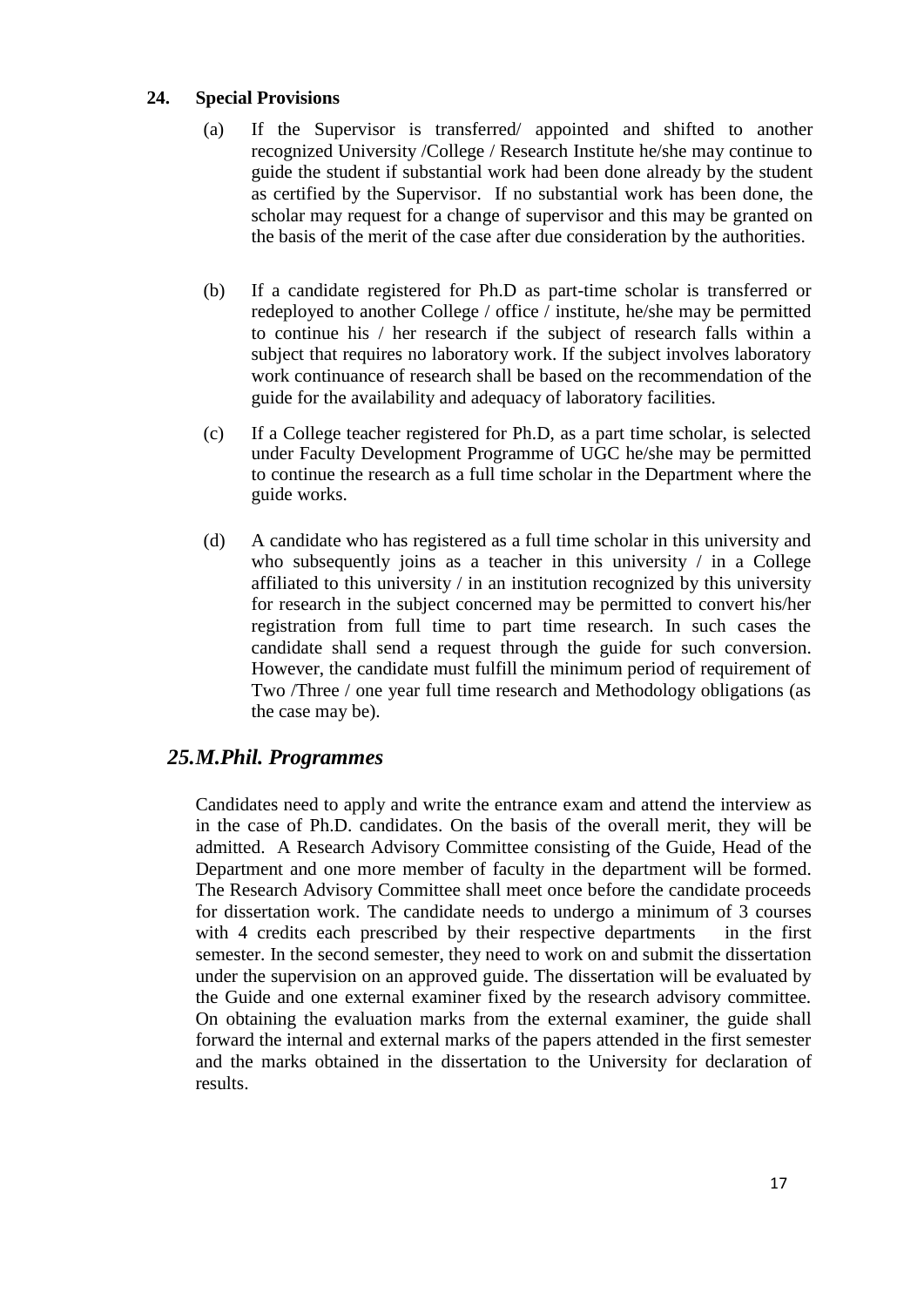### **26. Fee Particulars**

| <b>Details of fee</b>                                                        | <b>INR</b>                   | US <sub>s</sub>        |  |
|------------------------------------------------------------------------------|------------------------------|------------------------|--|
| Cost of Application for Ph. D Registration                                   | 750                          | 75                     |  |
| Cost of Application for guide ship                                           | 1000                         |                        |  |
| Registration fee $-$ one time                                                | 2,000                        | 200                    |  |
| Recognition fees (applicable for other University degrees)                   | 650                          | 65                     |  |
| <b>Research &amp; Administration fee Annual</b>                              |                              |                        |  |
| First Extension fee (Research Fee + Extension Fee)                           | $4,000 +$<br>Research<br>Fee | $400+$<br>Research Fee |  |
| Second Extension fee (Research Fee + Extension Fee)                          | $4,000+$<br>Research<br>Fee  | $400+$<br>Research Fee |  |
| Third Extension fee (for women candidates only)                              | 3,000                        | 300                    |  |
| Fee for change of Topic / Title                                              | 2,000                        | 200                    |  |
| Fee for Change of Guide                                                      | 2,000                        | 200                    |  |
| Fee for change of Institution / conversion - Full time to Part time and      | 1,000                        | 100                    |  |
| vice-versa                                                                   |                              |                        |  |
| Fee for submission certificate / viva-voce certificate / To issue            | 100                          | 10                     |  |
| Duplicate Copy of any communication (eg., Registration letter,               |                              |                        |  |
| Change of Title etc.,)<br>Fee for permission to publish Thesis               | 500                          | $\overline{50}$        |  |
|                                                                              |                              |                        |  |
| Fee for submission of thesis & Postal charges during submission of<br>Thesis | 7,000                        | 700                    |  |
| Fee for the resubmission of thesis $&$ Postal charges during                 | 7,000                        | 700                    |  |
| submission of thesis                                                         |                              |                        |  |
|                                                                              | Research fee to be remitted  |                        |  |
|                                                                              | only                         | to University          |  |
| Research + Administration fee (Annual) for Science Subjects Rs.              | 9,500                        | 950                    |  |
| $7000/- + Rs. 2500/-$                                                        |                              |                        |  |
| Research $+$ Administration fee (Annual) for Arts and Humanities             | 7,500                        | 750                    |  |
| subjects (Rs. $5000/- +$ Rs. $2500/-$ )                                      |                              |                        |  |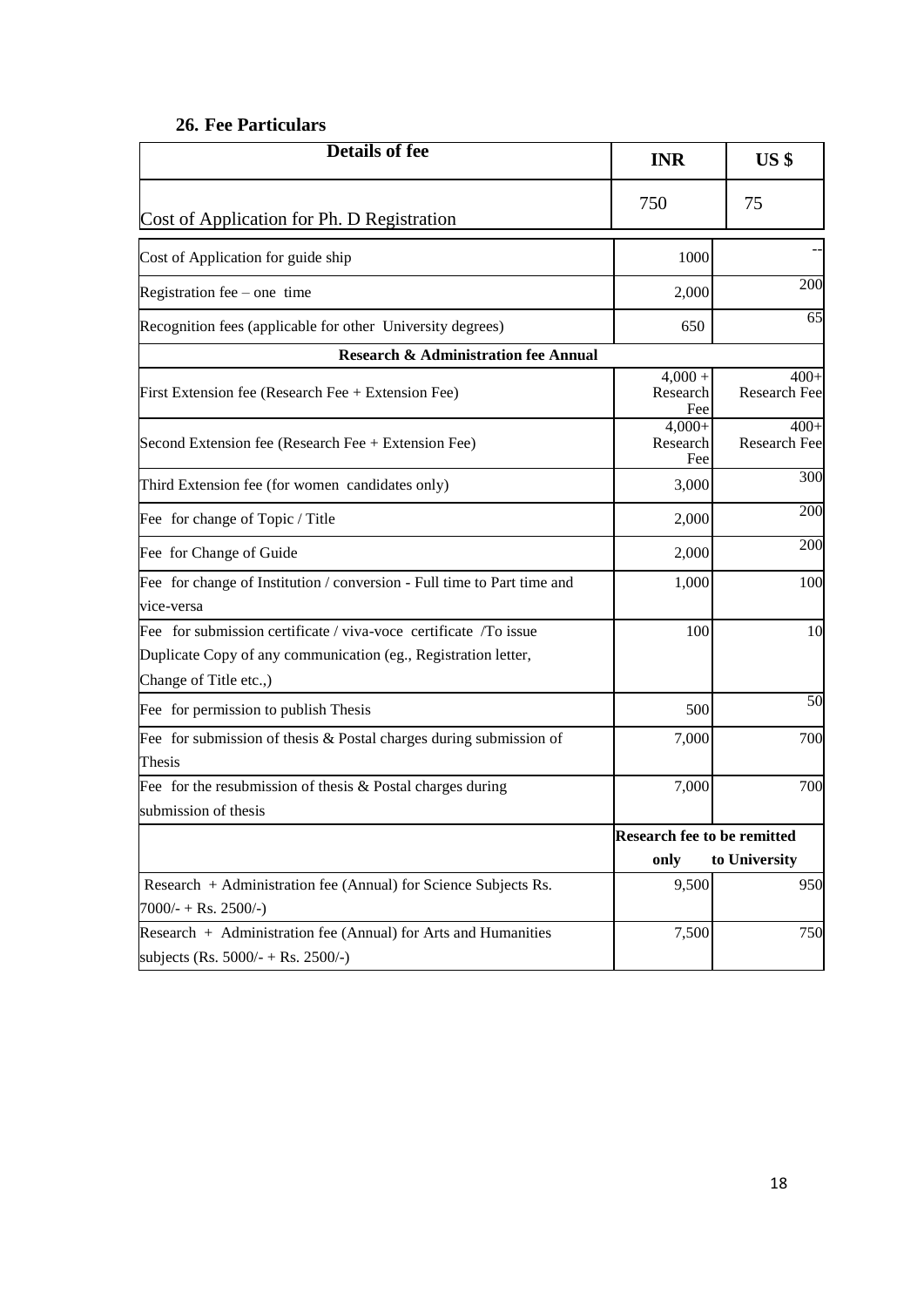## *PART II*

#### **Guidelines for Research Supervisor**

#### **1. Research Guide**

All full time and part time candidates registered for Ph.D shall work under the supervision of a research guide.

#### **2. Qualifications of a Research Guide :**

The research guides shall be Assistant Professors, Associate Professors and **Professors drawn from University Departments / DDE / affiliated colleges of this** University. A research guide shall be an active researcher with a Ph.D or higher qualification as evidenced by regular, periodical refereed publications, participation in national and international seminars, expert committees and related academic activities. *Publications relating to his/her Ph.D work shall not be considered as an indication of active research*. The guides may be from institutions other than the University area as well, in disciplines not available in the University or in disciplines where there is a shortage in the number of approved research guides. A research Guide should have a minimum of three years of service before retirement while a candidate is registering under the Supevisor.

- 2.1 All Professors, Associate Professors and Assistant Professors with a Ph.D degree working in the University Schools / Departments of DDE /Departments drawing UGC Scales of pay for research and are currently engaged in research with two years of research experience are eligible to be Research Guides.
- 2.2. Teachers of (PG/UG) departments of Affiliated colleges which are not approved research centres shall be permitted to guide Part-time Ph.D scholars only.
	- **a)** They shall have two years of Research experience after the date of award of Ph.D., degree. Publications of their independent original research work (other than their Ph.D work ) as mentioned in 5.1 below in refereed journals listed by UGC and having a minimum of 5 years of regular teaching experience in affiliated colleges of the Universities. Experience of teachers in regular UGC pay scale alone will be counted as experience.
	- **b**) Those who have carried out 2 Major or 3 Minor research projects sanctioned by government funding agencies like CSIR / DST / DBT / UGC / ICSSR / ICPR / ICHR / AICTE etc., are eligible to be recognized as guides.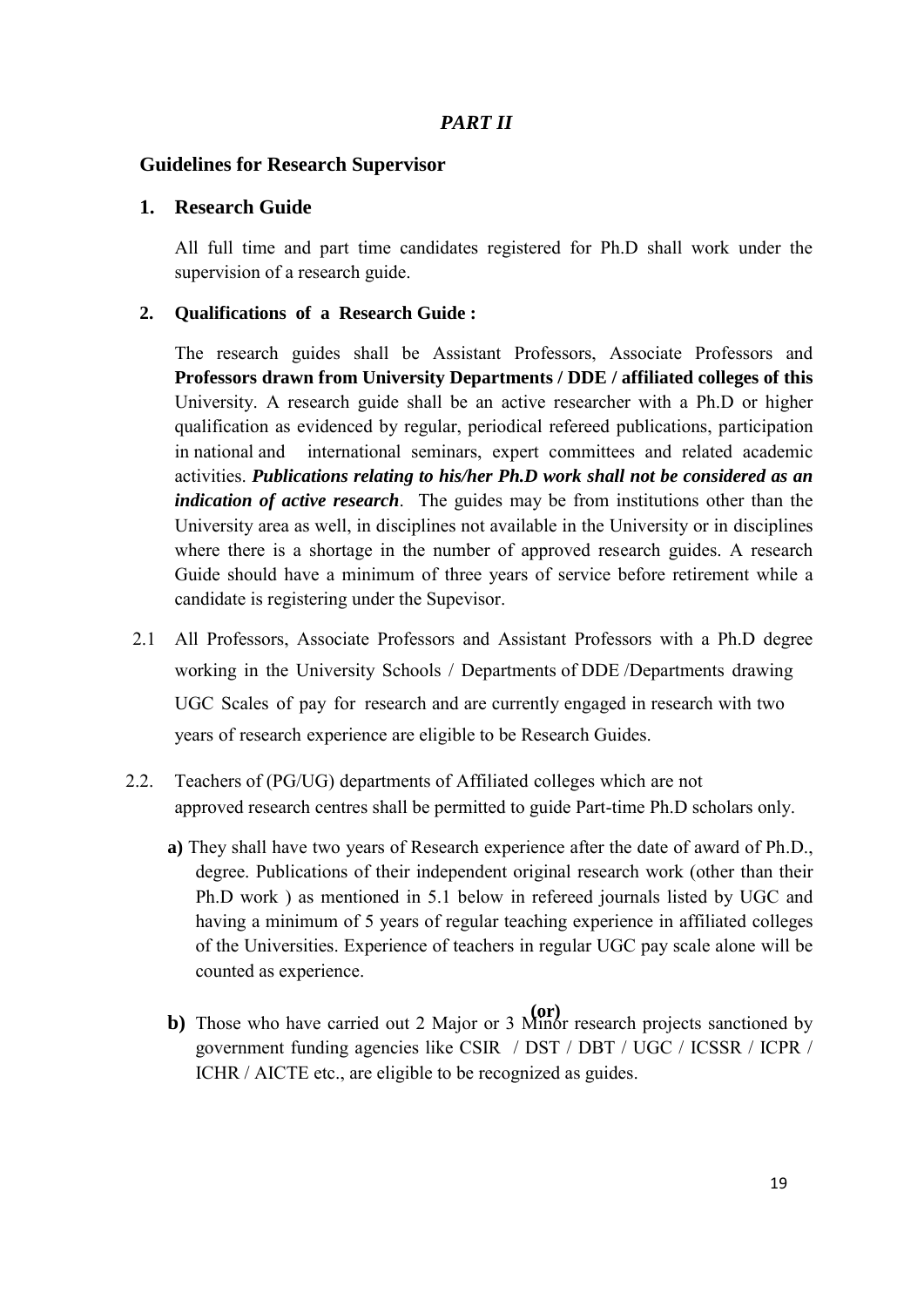## **3. Procedure for Recognition of Guides**

The application for recognition as guide by an individual shall be submitted through proper channel along with the Curriculum Vitae, list of research publications in the journals prescribed by UGC with photocopies of such publications, attested by the Head of the University Department/Affiliated College. The application will be referred to a subject expert to obtain the recommendations for the recognition of the applicant as a research guide. The University shall issue the certificate of Recognition as Guide with a proper ID Number. A teacher shall be permitted to apply for Guideship in only one discipline which shall be the same Discipline in which he has been awarded with Ph.D. All the existing dual guide ship will be cancelled. The recognized guide shall be permitted to guide only in the discipline he has been provided with guideship excepting in case of interdisciplinary research,

# **4. Tenure of Research Guide**

The recognition given to a researcher as guide shall be valid till his/her retirement. A research Guide should have a minimum of three years of service before retirement while a candidate is registering under the Supevisor. If, for any reason, the guide takes voluntary retirement from service or leaves the service or moves away from the jurisdiction of the University, his/her guideship shall stand cancelled. However, such guides shall be permitted to complete their commitments to the students already registered.

#### **5. Eligibility criteria to be a Research Supervisor, Co- Supervisor, Number of M.Phil./Ph.D. scholars permissible per Supervisor, etc.**

- 5.1 Any regular Professor of the University/Institution Deemed to be a University/College with at least five research publications in refereed journals and any regular Associate/Assistant Professor of the university/institution deemed to be a university/college with a Ph.D. degree and at least two research publications in refereed journals may be recognized as Research Supervisor.
- 5.2 Provided that in areas/disciplines where there is no or only a limited number of refereed journals, the Institution may relax the above condition for recognition of a person as Research Supervisor with reasons recorded in writing.
- 5.3 Only a full time regular teacher of the concerned University/Institution Deemed to be a University/College can act as a supervisor. The external supervisors are not allowed. However, Co-Supervisor can be allowed in inter-disciplinary areas from other departments of the same institute or from other related institutions with the approval of the Research Advisory Committee.
- 5.4 The allocation of Research Supervisor for a selected research scholar shall be decided by the Department concerned depending on the number of scholars per Research Supervisor, the available specialization among the Supervisors and research interests of the scholars as indicated by them at the time of interview/*viva voce*.
- 5.5 In case of topics which are of inter-disciplinary nature where the Department concerned feels that the expertise in the Department has to be supplemented from outside, the Department may appoint a Research Supervisor from the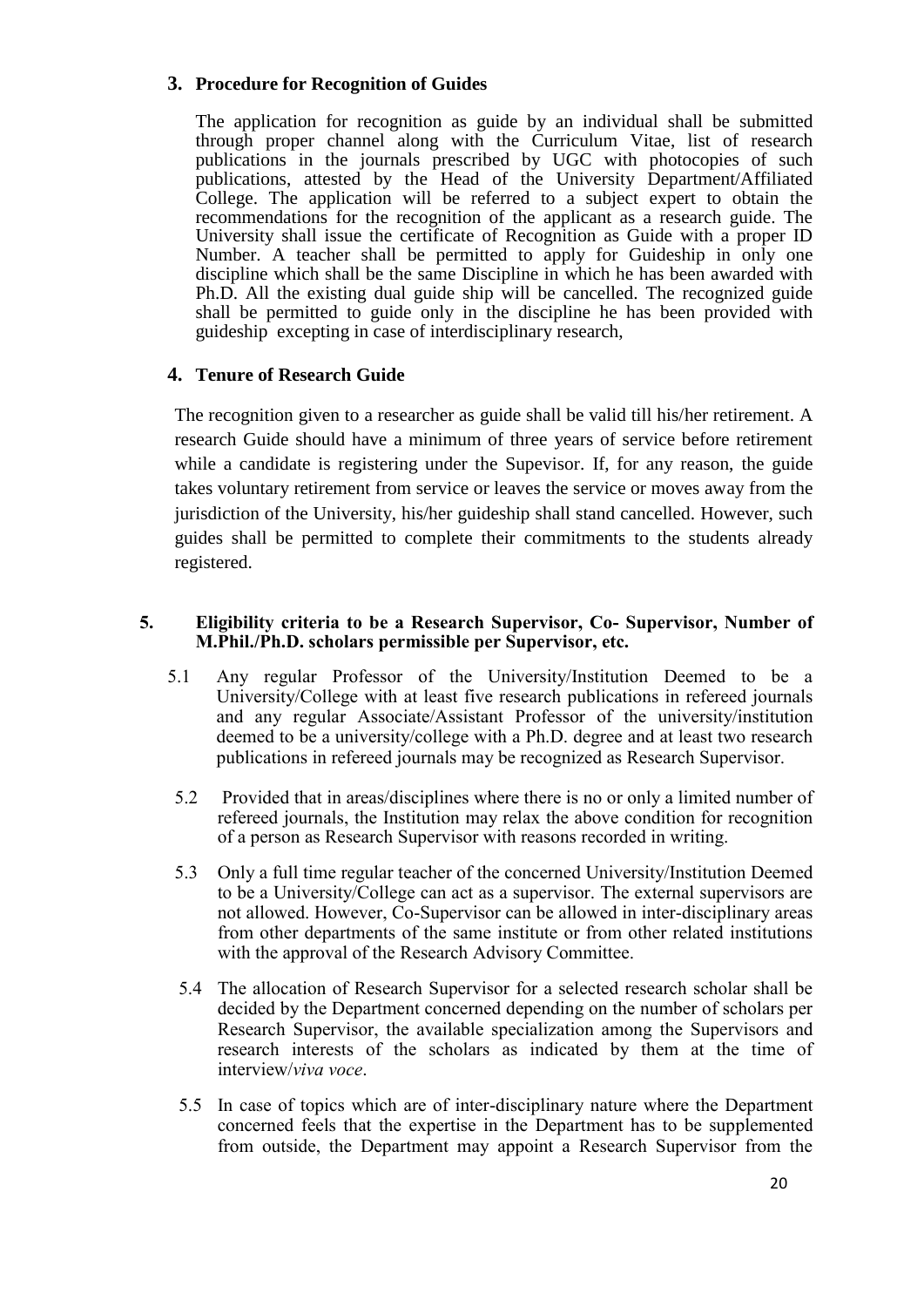Department itself, who shall be known as the Research Supervisor, and a Co-Supervisor from outside the Department/ Faculty/College/Institution on such terms and conditions as may be specified and agreed upon by the consenting Institutions/Colleges.

- 5.6 A Research Supervisor/Co-supervisor who is a Professor, at any given point of time, cannot guide more than three (3)M.Phil. and Eight (8) Ph.D. scholars. An Associate Professor as Research Supervisor can guide up to a maximum of two (2) M.Phil. and six (6) Ph.D. scholars and an Assistant Professor as Research Supervisor can guide up to a maximum of one (1) M.Phil. and four (4) Ph.D. scholars.
- 5.7 In case of relocation of an M.Phil/Ph.D. woman scholar due to marriage or otherwise, the research data shall be allowed to be transferred to the University to which the scholar intends to relocate provided all the other conditions in these regulations are followed in letter and spirit and the research work does not pertain to the project secured by the parent institution/ supervisor from any funding agency. The scholar will however give due credit to the parent guide and the institution for the part of research already done.

# *PART III*

### *6. Guidelines for approval of Research Centres*

- **6.1** Colleges may be considered eligible to offer M.Phil./Ph .D programmes only if they satisfy the availability of a minimum two Research Supervisors, required infrastructure like 1 class room, 1 tutorial room,1 computer per candidate with internet access, 100 books(may be hard copies or soft copies), subscription to 10 national and 10 international journals (may be off line or on line) separately for the research department and supporting administrative and research promotion facilities as per these Regulations.
- **6.2** Post-graduate Departments of Colleges, Research laboratories of Government of India/State Government with at least two Ph.D. qualified teachers/scientists/other academic staff in the Department concerned along with required infrastructure, supporting administrative and research promotion facilities as per these Regulations, stipulated under sub-clause 6.3, shall be considered eligible to offer M.Phil./Ph.D. programmes. Colleges should additionally have the necessary recognition by the Institution under which they operate to offer M.Phil./Ph.D. Programme.
- **6.3** Colleges with adequate facilities for research as mentioned below alone shall offer M.Phil./Ph.D. programmes:
	- 6.3.1 In case of science and technology disciplines, exclusive research laboratories with sophisticated equipment as specified by the Institution concerned with provision for adequate space per research scholar along with computer facilities and essential software, and uninterrupted power and water supply;
	- 6.3.2 Earmarked library resources including latest books, Indian and International journals, e-journals, extended working hours for all disciplines, adequate space for research scholars in the Department/ library for reading, writing and storing study and research materials;